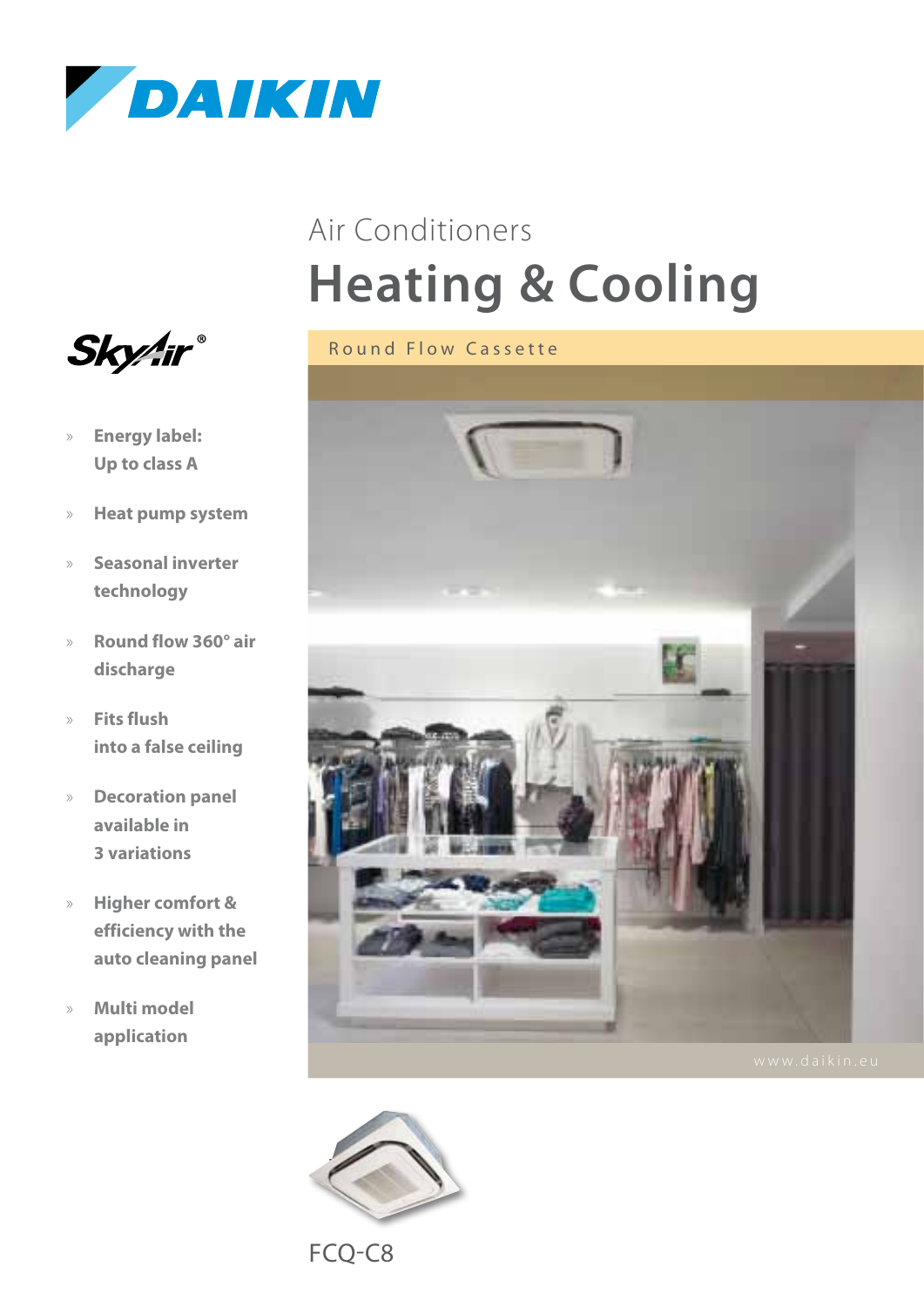As one of the leading manufacturers of air conditioning systems for both the retail and business markets, Daikin aims to meet 100% of your specific demands regarding temperature and air quality. We do this by developing integrated air conditioning solutions which guarantee a high quality and healthy indoor environment and which, over and above that, also provide considerable energy savings.

The FCQ-C8 Round flow cassette model which, with its 360° air discharge pattern, provides improved air distribution and a more constant temperature in large areas. The decoration panel is available in 2 different colours and blends in perfectly with the traditional and contemporary white ceilings.

Daikin introduces the first auto cleaning cassette to the European market. With this decoration panel energy & maintance costs will be lower and comfort will be increased.

The slim 'Thin Body' FCQ-C8 model, has a low installation height, is exceptionally suited to applications in false ceilings and operates with less draught and whisper quiet.

### Seasonal Inverter

In line with technological advancements and stricter environmental legislation, Daikin Europe N.V. is committed to leading the way in energy-efficient residential and commercial cooling solutions. A good example of this is Daikin's Sky Air® Seasonal Inverter, the first on the market to anticipate Europe's new stricter environmental requirements.

A bit of background: Europe has set aggressive targets for energy efficiency and environmental impact to be reached by 2020. In line with these goals, more accurate measurement of the real-life energy efficiency of systems will also be required from 2013.

This improved efficiency rating, referred to as 'seasonal efficiency' or SEER, measures actual energy consumption over an entire heating or cooling season. This means that it takes into account different outdoor temperatures and the resulting required capacities.

Daikin Europe N.V. is leading the way with its Sky Air® Seasonal Inverter line. These light commercial air conditioning units are the first on the market to anticipate the more accurate seasonal efficiency criteria that will apply after 2013.

### Combining highest efficiency and year-round comfort with a heat pump system

#### **Did you know that ...**

Air to air heat pumps use 3/4th of energy from renewable sources: the ambient air. This energy source is renewable and inexhaustible\*. Of course, heat pumps also use 1/4th of electricity to run the system, but increasingly this electricity can also be generated from renewable energy sources (solar energy, wind energy, hydropower, biomass). A heat pump's efficiency is measured in COP (Coefficient Of Performance) for heating and EER (Energy Efficiency Ratio) for cooling.

\* EU objective COM (2008)/30



Because of the optimized inverter control, the Sky Air® Seasonal Inverter performs better across the entire range of outdoor temperatures. Next to this, the auxiliary modes have been redesigned in order to reduce energy consumption when the unit is not operating (e.g. standby mode).

The result: up to 20% better seasonal efficiency than the current Sky Air® Super Inverter in real-life situations, and more than 50% compared to non-inverter systems.

Seasonal Inverter

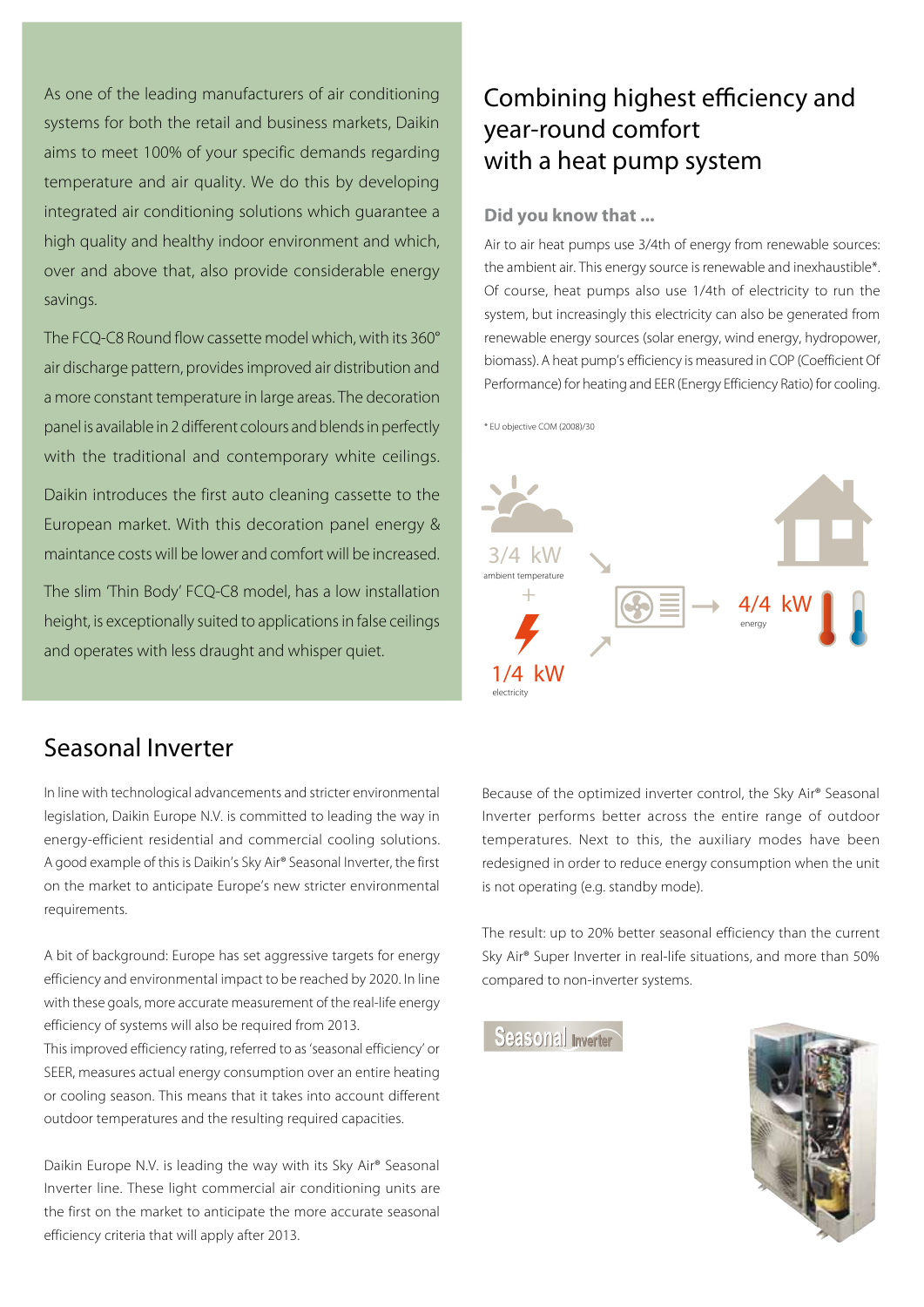### All the Comfort Functions for a Healthy Indoor Climate

The Round flow provides comfortable air discharge in all directions. Thanks to the unique **360° radial air distribution pattern,** so-called dead corners - and temperature differences - are definitely something of the past. An incorporated **air filter** traps the smallest dust particles and, in so doing, ensures that there is a constant inflow of pure air. The indoor unit operates in an almost inaudible manner: the noise it makes amounts to **barely 27 dBA,** which corresponds to rustling leaves. For even greater comfort, you can choose between various settings by simply using the remote control.

#### > **Auto swing**

The vertical auto swing system makes the outflow louvers move up and down automatically, enabling even distribution of air and temperature in the room. There are three settings to choose from: standard, draught prevention and ceiling soiling prevention. The last-mentioned setting prevents the air from blowing too long in a horizontal position, which in turn prevents the ceiling from being soiled.

#### > **Automatic airflow regulation**

The airflow pattern that was last selected is saved and automatically set again when the air conditioner is started up again. The factory setting is 65° for heating and 30° for cooling.

#### > **Draught prevention**

This setting sees to it that when the heating is turned on, there is an automatic switch to horizontal air flow. This helps prevent draughts.

#### > **Automatic cooling/heating changeover**

The Roundflow automatically selects heating or cooling mode to maintain the pre-set temperature.

#### > **Round flow air discharge principle**

Another unique benefit is that the 360° air discharge pattern reduces the air flow and temperature fluctuations, with the result that fewer on/off cycles are required. This round flow air discharge principle therefore provides additional energy savings.

#### > **23 air flow patterns**

The indoor unit blows air out over 360°, but the optional closure kit make it possible to achieve 2-way, 3-way and 4-way flow patterns, which means you can install the Roundflow in a corner, next to a wall or in a confined space. In total, you have no less than 23 different air flow patterns at your disposal. By means of a separate connection (optional) the indoor unit can also have a maximum of 20% fresh air intake.





360° radial round flow enables uniform air flow distribution





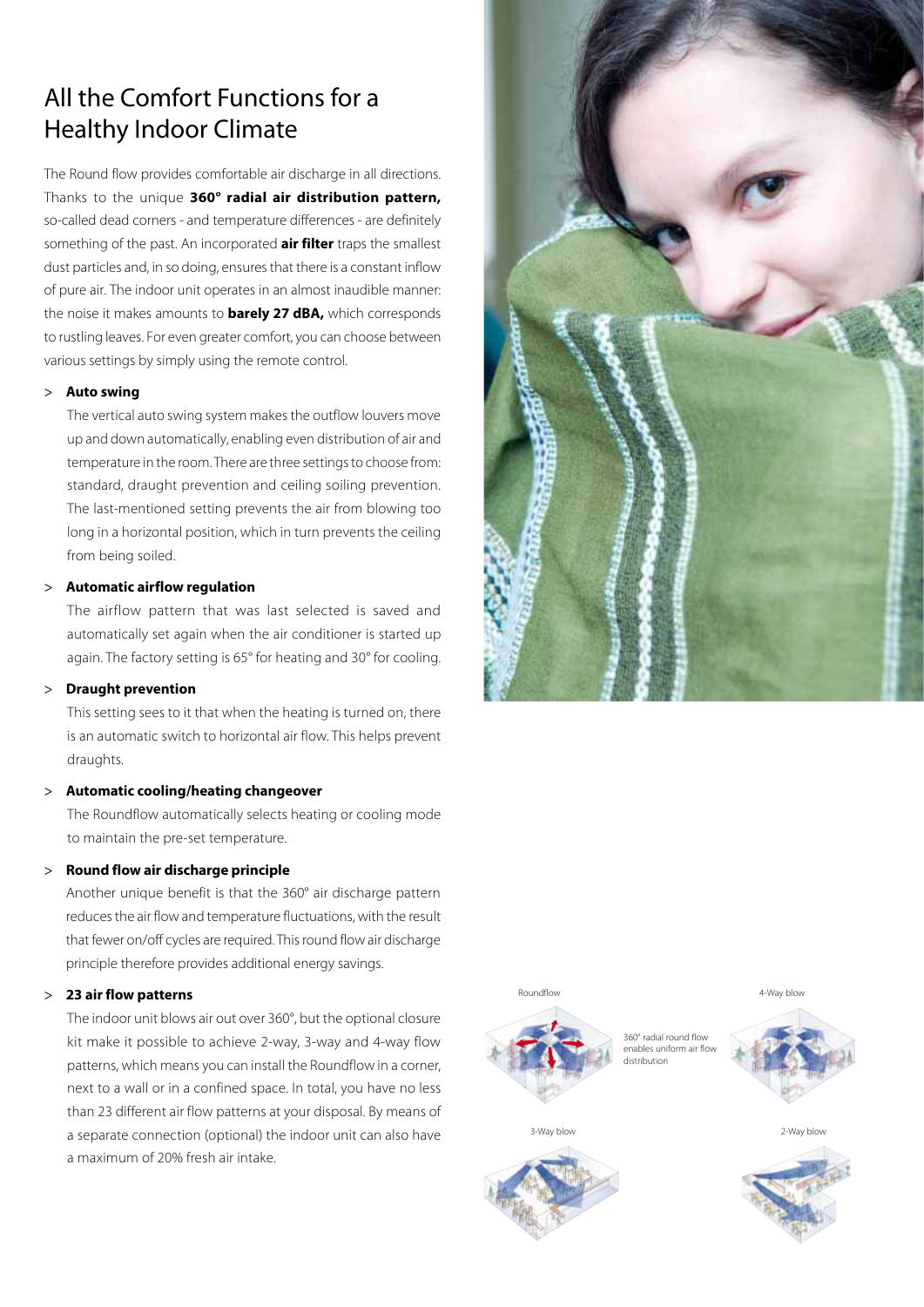### Straightforward Installation means Low Costs

» **Auto cleaning decoration panel:**

#### **a new option for Roundflow cassettes**

Daikin launches a new decoration panel for the Round flow cassette, equipped with a special filter, which automatically cleans itself once a day. All dust coming from this filter is stored in the indoor unit (dust box) and can easily be removed with a normal vacuum cleaner. With this decoration panel energy and maintenance costs will be lower and comfort will be increased.

#### » **Higher efficiency and comfort**

With the auto cleaning decoration panel the filter is cleaned everyday and therefore the energy consumption remains constant. This results in an energy saving up to 10% to yearly filter cleaning with a standard decoration panel.





- » **Easy maintenance and Lower maintenance costs**
	- > Once a day the rounded filter turns 360° to pass the special brush. The timing can be programmed with the remote controller.
- > The caught dust is sent to the dust box. On average this box can contain the dust of 1 year for office applications and half a year for shop applications (depending on annual operation hours and shop type).
- Removal of dust can easily be done with a vacuum cleaner:
	- › Quick
	- No qualified personnel required
	- No ladder or other equipment is needed
	- No rearrangement of shop interior is required to access the unit
	- Not necessary to open the decoration panel
	- Not necessary to touch the dust

The Round flow cassette has a **decorative front panel,** available in 2 different colours: White with white louvers (RAL9010) and white (RAL9010) with grey louvers.



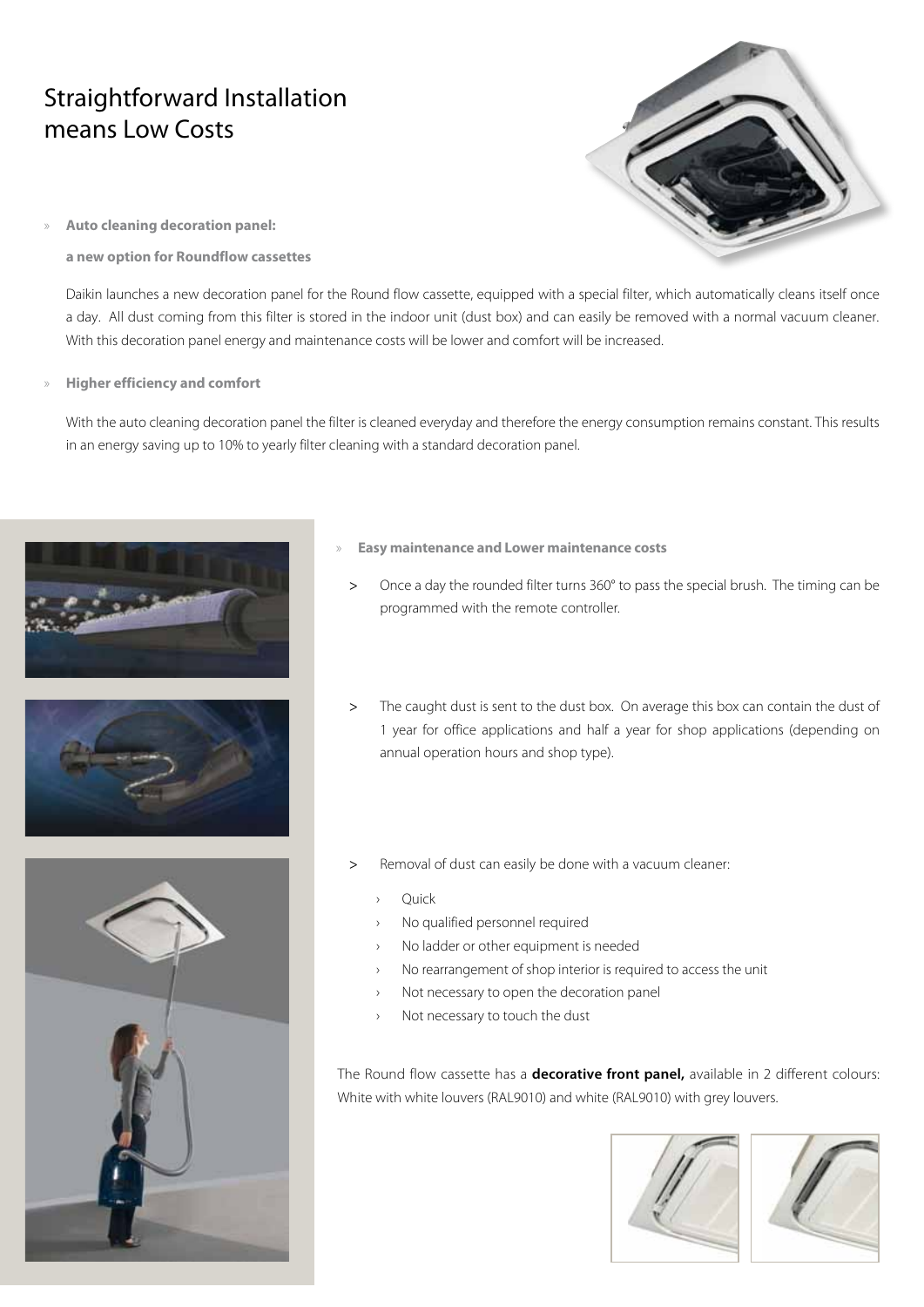

- > It is no accident that the roundflow cassette was awarded the "Good Design Award", a prestigious distinction in Japan in industrial design field.
- > **The grille is also much less visibly integrated** so that the unit is more elegant and blends in **discreetly** with the traditional and contemporary white ceilings.
- > The **limited depth** (minimum installation height of 214 mm) enables the indoor unit to fit flush into false ceilings. It is possible to close the flaps so that the unit can be installed in the middle of the room, in a corner or in a confined space.
- > **The condensation channel can be checked effortlessly** via a transparent drain sleeve, plus there is easy access to the drain plug. Checks can be carried out without removing the front panel.
- > The **outdoor unit** can be installed on the roof, terrace or against an outside wall.

#### > **Round flow air discharge principle**

Another unique benefit is that the 360° air discharge pattern reduces the air flow and temperature fluctuations, with the result that fewer on/off cycles are required. This round flow air discharge principle therefore provides additional energy savings.





### Super complete remote control

> The newly developed **wired remote control BRC1E51A (optional)** has a modern design in pure white (RAL 9010). Large buttons and arrow keys as well as the given explanation for each setting on the display, makes the remote control easy to operate. A holiday setting, home leave operation, and an improved weekly timer are included. The wired remote control is available in following languages: English, German, French, Spanish, Italian, Portuguese, Greek, Dutch, Russian and Turkish.

#### > **Home leave operation**

In case of extended absence, this function helps to save energy. If there is no one in the area for an extended period, e.g. during holidays or closing days, this function automatically sets the room temperature to a minimum of 10°C. At this point, all connected indoor units will switch over to heating mode. The function will be deactivated as soon as the room temperature reaches 15°C, and it will also have to be switched off when the room is in use again.

- > With the **optional ON/OFF function,** the air conditioner can, with a mobile phone, be switched on and off remotely. With this function you can also make the unit switch off automatically, e.g. when someone opens a window.
- > The **indoor unit has the D3-net connection as a standard accessory** and can be controlled via a centralised control system (iManager and iTouch Controller).



Wired remote control control BRC1E51A (Optional)



Infrared remote control (Optional)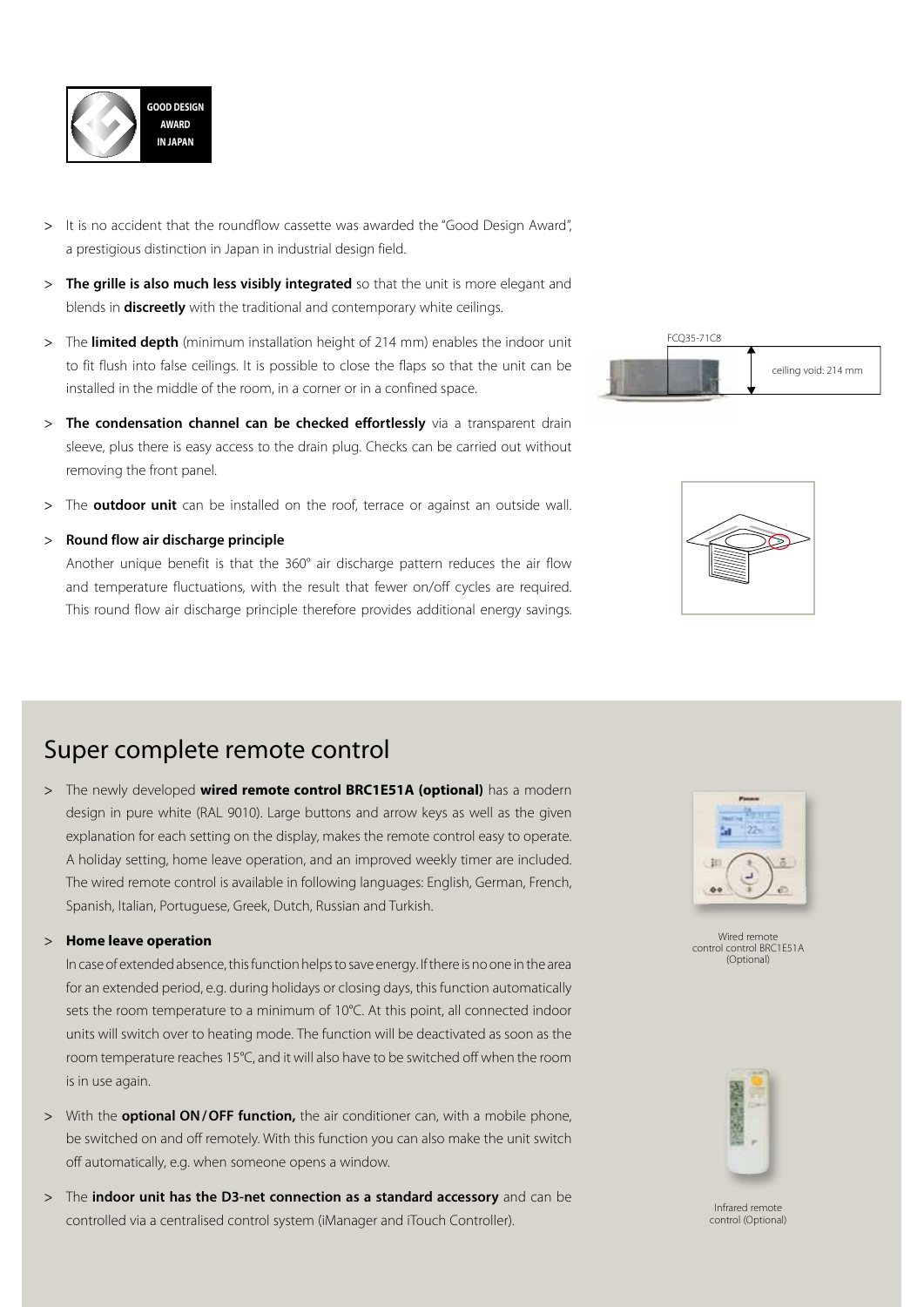### Application options

- > Depending on your air conditioning need, you can **have your unit either heat or cool (heat pump) or cooling only.**
- > The indoor unit is suited to **single-split application** (one indoor unit connected to one outdoor unit), **twin, triple or double twin applications** (a maximum of four indoor units in the same room to one outdoor unit) and **multi-split application** (a maximum of nine indoor units in different rooms to one outdoor unit).

### **Heating & Cooling**

| <b>INDOOR UNITS</b>       |                         |                    |            | <b>FCQ35C8</b>              | <b>FCQ50C8</b>                         | <b>FCQ60C8</b>                |  |  |
|---------------------------|-------------------------|--------------------|------------|-----------------------------|----------------------------------------|-------------------------------|--|--|
| Cooling capacity          | min./nom./max.          |                    | kW         | 1.4/3.4 <sup>3</sup> /3.7   | 0.9/5.0 <sup>3</sup> /5.6              | 0.9 / 5.7 <sup>3</sup> / 6.0  |  |  |
| Heating capacity          | min./nom./max.          |                    | kW         | $1.4/4.2$ <sup>4</sup> /5.0 | $0.9/6.0$ <sup>4</sup> /7.0            | $0.9 / 7.0$ <sup>4</sup> /8.0 |  |  |
|                           | cooling<br>nom.         |                    | kW         | 0.950                       | 1.410                                  | 1.640                         |  |  |
| Power input               | heating                 | nom.               | kW         | 1.230                       | 1.620                                  | 1.990                         |  |  |
| EER                       |                         |                    |            | 3.58                        | 3.55                                   | 3.48                          |  |  |
| COP                       |                         |                    |            | 3.41                        | 3.70                                   | 3.52                          |  |  |
| Annual energy consumption |                         |                    | kWh        | 475                         | 705                                    | 820                           |  |  |
| Energy label              | cooling/heating         |                    |            | A/B                         | A/A                                    | A/B                           |  |  |
| <b>Dimensions</b>         | unit                    | heightxwidthxdepth | mm         |                             | 204x840x840                            |                               |  |  |
| Weight                    | unit                    |                    | kg         |                             | 19                                     |                               |  |  |
| Casing                    | material                |                    |            | Galvanised steel plate      |                                        |                               |  |  |
| Fan - Air flow rate       | cooling                 | high/low           | $m^3/m$ in | 10.5/8.5                    | 12.5/8.5                               | 13.5/8.5                      |  |  |
|                           | heating                 | high/low           | $m^3/m$ in | 12.5/10.0                   | 12.5/8.5                               | 13.5/8.5                      |  |  |
| Sound pressure            | cooling                 | high/low           | dBA        | 31/27                       |                                        | 33/28                         |  |  |
| level                     | heating                 | high/low           | dBA        | 31/27                       |                                        | 33/28                         |  |  |
| Sound power level cooling |                         | high               | dBA        | 49                          |                                        | 51                            |  |  |
| Power supply              | phase/frequency/voltage |                    | Hz/V       |                             | 1~/50/60/220-240/220                   |                               |  |  |
|                           | liquid                  | <b>OD</b>          | mm         |                             | ø6.4                                   |                               |  |  |
| Piping<br>connections     | gas                     | OD                 | mm         | 09.5                        |                                        | 012.7                         |  |  |
|                           | drain                   | OD                 | mm         | ø32                         |                                        | ø32                           |  |  |
|                           | model                   |                    |            |                             | BYCQ140CW1 / BYCQ140CW1W / BYCQ140CGW1 |                               |  |  |
|                           | colour                  |                    |            |                             | Pure White(RAL 9010)                   |                               |  |  |
| Decoration panel          | dimensions              | heightxwidthxdepth | mm         |                             | 50x950x950 / 50x950x950 / 130x950x950  |                               |  |  |
|                           | weight                  |                    | kg         |                             | 5.5                                    |                               |  |  |

(1) Energy label: scale from A (most efficient) to G (less efficient) (2) Annual energy consumption: based on average use of 500 running hours per year at full load (nominal conditions) (3) Nominal cooling capacities are b the automation of the computation of the computational manufacture of the computation of the computation of the computation of the computation of the computation of the computation of the computation of the computation of mentioned for a unit installed with rear suction. (6) The sound power level is an absolute value indicating the power which a sound source generates. (7) The BYCQ140CW1W has white insulations. Be informed that formation of that it is consequently not advised to install the BYCQ140W1W decoration panel in environments exposed to concentrations of dirt.

| <b>OUTDOOR UNITS</b>      |                               |                        |                            |      | <b>RXS35G</b>                          | <b>RXS50G</b>                        | RXS60F     |  |  |  |
|---------------------------|-------------------------------|------------------------|----------------------------|------|----------------------------------------|--------------------------------------|------------|--|--|--|
| <b>Dimensions</b>         | unit                          |                        | heightxwidthxdepth         | mm   | 550x765x285                            | 735x825x300                          |            |  |  |  |
| Weight                    | unit                          |                        |                            | kg   | 34                                     | 48                                   |            |  |  |  |
|                           | cooling                       |                        | ambient   min.~max. CDB    |      |                                        | $-10 - 46$                           |            |  |  |  |
| Operation range           | heating                       |                        | $ambient   min. \sim max.$ | °CWB | $-15 - 20$                             | $-15 - 18$                           | $-15 - 20$ |  |  |  |
| Sound pressure            | cooling                       | high/silent            |                            | dBA  |                                        | 48/44                                | 49/46      |  |  |  |
| level                     | heating                       | high/silent            |                            | dBA  |                                        | 48/45                                | 49/46      |  |  |  |
| Sound power level cooling |                               | nom.                   |                            | dBA  | 63                                     | 62                                   | 63         |  |  |  |
| Compressor                | type                          |                        |                            |      |                                        | Hermetically sealed swing compressor |            |  |  |  |
| Refrigerant               | type                          |                        |                            |      |                                        | R-410A                               |            |  |  |  |
| Power supply              | phase/frequency/voltage       |                        |                            | Hz/V |                                        | $1 - 50/230$                         |            |  |  |  |
|                           | piping lenght                 | equivalent m<br>system |                            |      | 30                                     |                                      |            |  |  |  |
| Piping<br>connections     | additional refrigerant charge |                        |                            | kg/m | 0.02 (for piping length exceeding 10m) |                                      |            |  |  |  |
|                           | level difference   IU - OU    |                        | max.                       | m    | 15                                     |                                      | 20         |  |  |  |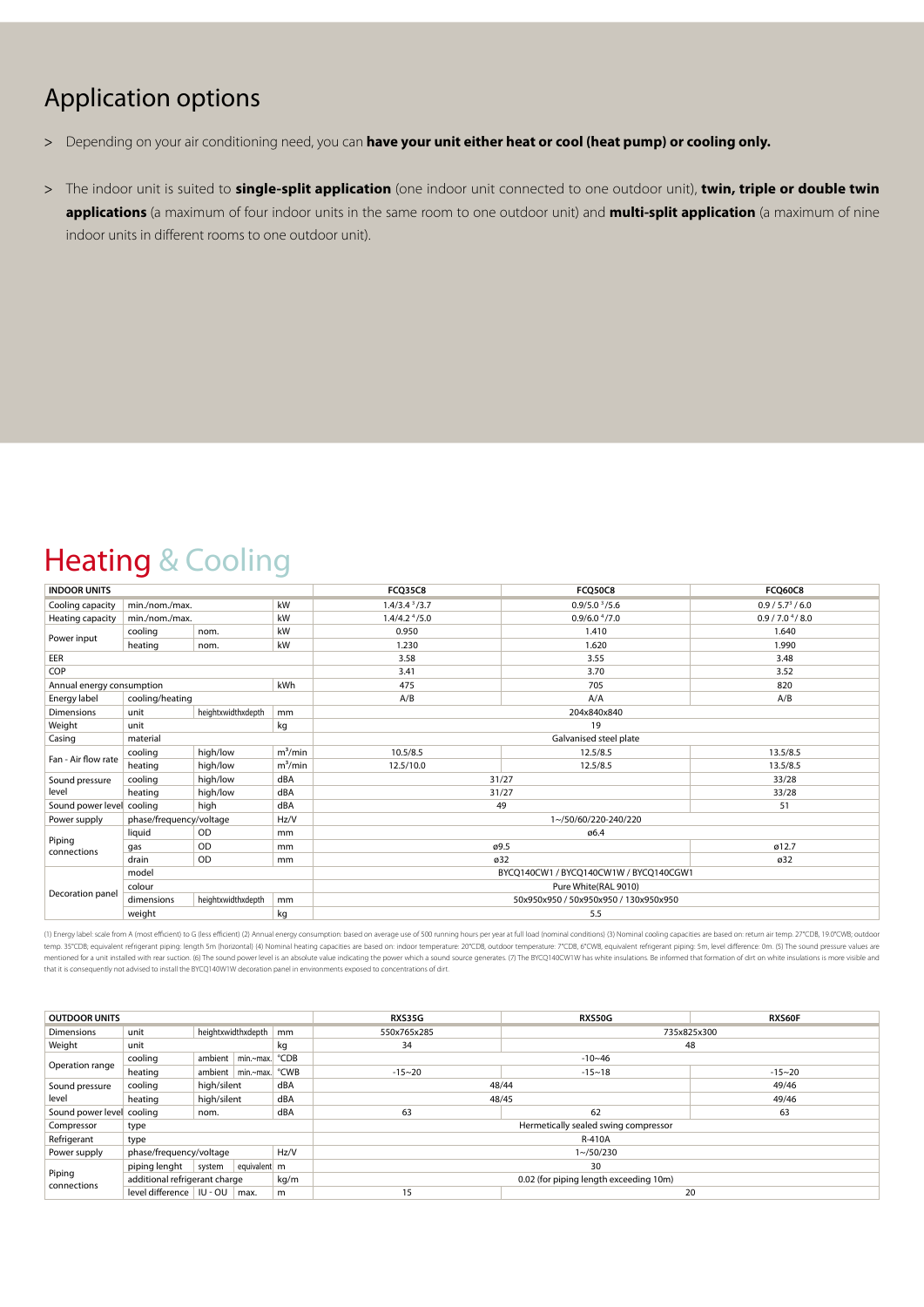

### Seasonal Inverter

### **Heating & Cooling**

| <b>INDOOR UNITS</b>       |                         |                    |            | <b>FCQ71C8</b>       | <b>FCQ100C8</b>      | <b>FCO125C8</b>        | <b>FCO140C8</b>                        | <b>FCO100C8</b>        | <b>FCQ125C8</b>      | <b>FCO140C8</b> |
|---------------------------|-------------------------|--------------------|------------|----------------------|----------------------|------------------------|----------------------------------------|------------------------|----------------------|-----------------|
|                           | cooling                 | nom.               | kW         | 7.1 <sup>3</sup>     | 10.0 <sup>3</sup>    | $12.5^3$               | 14.0 <sup>3</sup>                      | 10.00 <sup>3</sup>     | 12.50 <sup>3</sup>   | 14.003          |
| Capacity                  | heating                 | nom.               | kW         | 8.0 <sup>4</sup>     | 11.2 <sup>4</sup>    | 14.04                  | 16.04                                  | 11.204                 | 14.004               | 16.004          |
| Power input               | cooling                 | nom.               | kW         | 2.11                 | 2.64                 | 3.70                   | 5.11                                   | 2.640                  | 3.880                | 5.36            |
|                           | heating                 | nom.               | kW         | 2.21                 | 2.96                 | 3.88                   | 4.89                                   | 3.140                  | 4.360                | 5.69            |
| EER                       |                         |                    |            | 3.36                 | 3.79                 | 3.38                   | 2.74                                   | 3.49                   | 3.22                 | 2.61            |
| ESEER                     |                         |                    |            | 3.71                 | 3.54                 | 3.73                   | 3.14                                   | 3.56                   | 3.58                 | 3.01            |
| COP                       |                         |                    |            | 3.62                 | 3.78                 | 3.61                   | 3.27                                   | 3.57                   | 3.21                 | 2.81            |
| Energy label              | cooling/heating         |                    |            |                      | A/A                  |                        | D/C                                    | A/B                    | A/C                  | D/D             |
| Annual energy consumption |                         |                    | kWh        | 1.055                | 1,319                | 1.849                  | 2,555                                  | 1,320                  | 1,940                | 2,680           |
| <b>Dimensions</b>         | unit                    | heightxwidthxdepth | mm         | 246x840x840          |                      | 288x840x840            |                                        |                        | 288x840x840          |                 |
| Weight                    | kg<br>unit              |                    |            | 23                   |                      | 25                     |                                        |                        | 25                   |                 |
| Casing                    | material                |                    |            |                      |                      | Galvanised steel plate |                                        | Galvanised steel plate |                      |                 |
| Fan - Air flow rate       | cooling                 | high/low           | $m^3/m$ in | 21.9/12.1            | 34.2/17.6            | 34.2/21.2              | 34.2/23.8                              | 34.2/17.6              | 34.2/21.2            | 34.2/23.8       |
|                           | heating                 | high/low           | $m^3/m$ in | 21.9/12.1            | 34.2/17.6            | 34.2/21.3              | 34.2/23.9                              | 34.2/17.6              | 34.2/21.3            | 34.2/23.9       |
| Sound pressure            | cooling                 | high/low           | dBA        | 36/28                | 45/32                | 45/36                  | 45/38                                  | 45/32                  | 45/36                | 45/38           |
| level                     | heating                 | high/low           | dBA        | 36/28                | 45/32                | 45/36                  | 45/38                                  | 45/32                  | 45/36                | 45/38           |
| Sound power level         | cooling                 | high               | dBA        | 54                   |                      | 62                     |                                        | 62                     |                      |                 |
| Power supply              | phase/frequency/voltage |                    | Hz/V       |                      | 1~/50/60/220-240/220 |                        |                                        |                        | 1~/50/60/220-240/220 |                 |
|                           | liquid                  | <b>OD</b>          | mm         |                      |                      | 09.52                  |                                        |                        | 09.52                |                 |
| Piping<br>connections     | gas                     | <b>OD</b>          | mm         |                      |                      | ø15.9                  |                                        |                        | ø15.9                |                 |
|                           | drain                   | <b>OD</b>          | mm         |                      |                      | ø26                    |                                        |                        | ø26                  |                 |
|                           | model                   |                    |            |                      |                      |                        | BYCO140CW1 / BYCO140CW1W / BYCO140CGW1 |                        |                      |                 |
|                           | colour                  |                    |            | Pure White(RAL 9010) |                      |                        |                                        |                        |                      |                 |
| Decoration panel          | dimensions              | heightxwidthxdepth | mm         |                      |                      |                        | 50x950x950 / 50x950x950 / 130x950x950  |                        |                      |                 |
|                           | weight                  |                    | kq         |                      |                      |                        | 5.5                                    |                        |                      |                 |

(1) Energy label: scale from A (most efficient) to G (less efficient) (2) Annual energy consumption: based on average use of 500 running hours per year at full load (nominal conditions). (3) Cooling: indoor temp. 27°CDB, 1

| <b>OUTDOOR UNITS</b>      |                                       |                    |                   |      | <b>RZQ71D3V1</b>                                        | <b>RZO100D9V1</b> | RZ0125D9V1              | RZQ140D9V1    | RZQ100B9W1                 | RZQ125B9W1     | RZO140B9W1 |
|---------------------------|---------------------------------------|--------------------|-------------------|------|---------------------------------------------------------|-------------------|-------------------------|---------------|----------------------------|----------------|------------|
| <b>Dimensions</b>         | unit                                  | heightxwidthxdepth |                   | mm   | 1,345x900x320<br>770x900x320                            |                   |                         | 1,345x900x320 |                            |                |            |
| Weight                    | unit                                  |                    |                   | kg   | 67                                                      |                   | 106                     |               | 106                        |                |            |
|                           | cooling<br>ambient min.~max.          |                    |                   | °CDB |                                                         |                   | $-15.0 - 50.0$          |               |                            | $-15.0 - 50.0$ |            |
| Operation range           | heating                               |                    | ambient min.~max. | °CWB |                                                         |                   | $-20.0 - 15.5$          |               | $-20.0 - 15.5$             |                |            |
|                           | cooling                               | nom.               |                   | dBA  | 48                                                      | 49                |                         | 50            | 49                         | 50             |            |
| Sound pressure<br>level   | heating                               | nom.               |                   | dBA  | 50                                                      | 49                |                         | 52            | 49                         | 52             |            |
|                           | night quiet mode                      |                    |                   | dBA  | 43                                                      | 45                |                         |               |                            | 45             |            |
| Sound power level cooling |                                       | nom.               |                   | dBA  | 64                                                      | 65                |                         | 66            | 65                         | 66             |            |
| Compressor                |                                       |                    |                   | type | Hermetically sealed scroll<br>Hermetically sealed swing |                   |                         |               | Hermetically sealed scroll |                |            |
| Refrigerant               |                                       |                    |                   | type | R-410A                                                  |                   |                         | R-410A        |                            |                |            |
| Power supply              | phase/frequency/voltage               |                    |                   | Hz/V |                                                         |                   | 1~/50/220-240           |               |                            | 3N~/50/400     |            |
|                           | additional refrigerant charge<br>kg/m |                    |                   |      |                                                         |                   | See installation manual |               | See installation manual    |                |            |
| Piping<br>connections     | level difference                      | IU - OU            | max.              | m    |                                                         |                   | 30                      |               | 30.0                       |                |            |
|                           |                                       | $IU - IU$          | max.              | m    |                                                         | 0.5               |                         |               |                            | 0.5            |            |
|                           | piping length                         | system             | equivalent m      |      | 70                                                      |                   | 75                      |               |                            | 75             |            |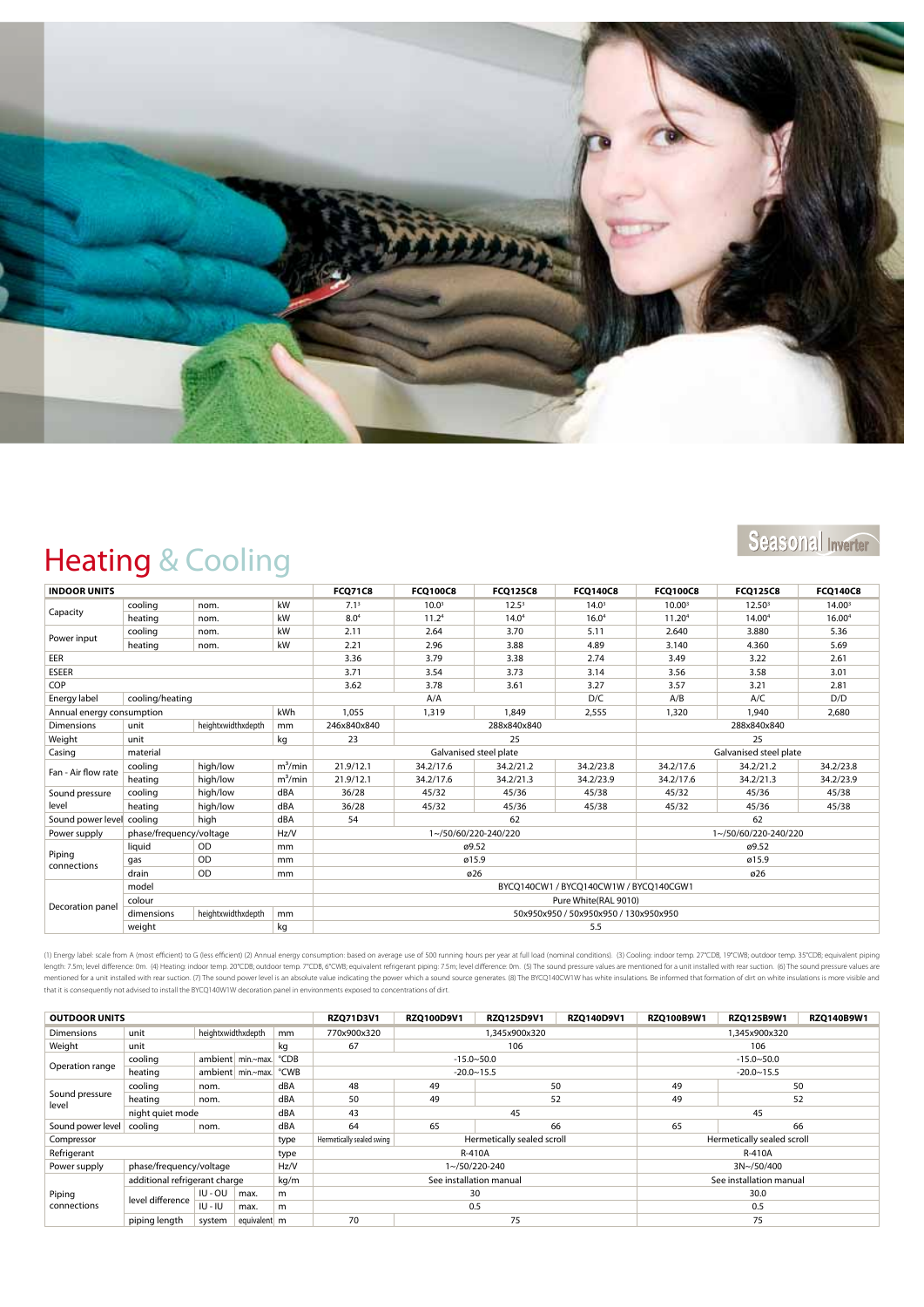

| <b>INDOOR UNITS</b>       |                         |                       |            | <b>FCO71C8</b>                         | <b>FCO100C8</b>   | <b>FCO125C8</b>                       | <b>FCO140C8</b>   |  |  |
|---------------------------|-------------------------|-----------------------|------------|----------------------------------------|-------------------|---------------------------------------|-------------------|--|--|
| Cooling capacity          | nom.                    |                       | kW         | 7.1 <sup>3</sup>                       | 10.0 <sup>3</sup> | 12.5 <sup>3</sup>                     | 14.0 <sup>3</sup> |  |  |
| Heating capacity          | nom.                    |                       | kW         | 8.0 <sup>4</sup>                       | 11.2 <sup>4</sup> | 14.0 $4$                              | 16.0 <sup>4</sup> |  |  |
| Power input               | cooling<br>nom.         |                       | kW         | 2.28                                   | 3.22              | 4.02                                  | 5.36              |  |  |
|                           | heating<br>nom.         |                       | kW         | 2.35                                   | 3.28              | 4.06                                  | 4.98              |  |  |
| EER                       |                         |                       |            |                                        | 3.11              |                                       | 2.61              |  |  |
| COP                       |                         |                       |            | 3.41                                   |                   | 3.45                                  | 3.21              |  |  |
| Annual energy consumption |                         |                       | kWh        | 1.141                                  | 1.608             | 2.010                                 | 2.682             |  |  |
| Energy label              | cooling/heating         |                       |            |                                        | B/B               |                                       | D/C               |  |  |
| Dimensions                | unit                    | heightxwidthxdepth mm |            | 204x840x840                            |                   | 246x840x840                           |                   |  |  |
| Weight                    | kg<br>unit              |                       |            | 21                                     | 23                |                                       |                   |  |  |
| Casing                    | material                |                       |            | Galvanised steel plate                 |                   |                                       |                   |  |  |
| Fan - Air flow rate       | cooling                 | high/low              | $m^3/m$ in | 15.5/9.0                               | 23.5/16.0         |                                       | 27.5/19.0         |  |  |
|                           | heating                 | high/low              | $m^3/m$ in | 16.0/9.5                               | 23.5/16.0         | 27.5/19.0                             |                   |  |  |
| Sound pressure            | cooling                 | high/low              | dBA        | 33/28                                  | 37/32             |                                       | 41/35             |  |  |
| level                     | heating                 | high/low              | dBA        | 34/28                                  | 37/32             | 41/35                                 | 42/35             |  |  |
| Sound power level         | cooling                 | high                  | dBA        | 51                                     | 54                |                                       | 58                |  |  |
| Power supply              | phase/frequency/voltage |                       | Hz/V       |                                        |                   | 1~/50/60/220-240/220                  |                   |  |  |
| Piping                    | liquid                  | <b>OD</b>             | mm         | 09.52                                  |                   |                                       |                   |  |  |
| connections               | qas                     | OD                    | mm         |                                        |                   | ø15.9                                 |                   |  |  |
|                           | drain                   | <b>OD</b>             | mm         |                                        |                   | ø26                                   |                   |  |  |
| Decoration panel          | model                   |                       |            | BYCQ140CW1 / BYCQ140CW1W / BYCQ140CGW1 |                   |                                       |                   |  |  |
|                           | colour                  |                       |            |                                        |                   | Pure White(RAL 9010)                  |                   |  |  |
|                           | dimensions              | heightxwidthxdepth mm |            |                                        |                   | 50x950x950 / 50x950x950 / 130x950x950 |                   |  |  |
|                           | weight                  |                       | kg         |                                        |                   | 5.5                                   |                   |  |  |

(1) Energy label: scale from A (most efficient) to G (less efficient) (2) Annual energy consumption: based on average use of 500 running hours per year at full load (nominal conditions) (3) Nominal cooling capacities are b

| <b>OUTDOOR UNITS</b>      |                                       |           |                            |      | <b>RZQS71DV1</b>           | <b>RZOS100DV1</b> | <b>RZOS125DV1</b>       | <b>RZOS140DV1</b> |  |  |  |
|---------------------------|---------------------------------------|-----------|----------------------------|------|----------------------------|-------------------|-------------------------|-------------------|--|--|--|
| <b>Dimensions</b>         | unit                                  |           | heightxwidthxdepth mm      |      | 770x900x320                | 1,170x900x320     |                         |                   |  |  |  |
| Weight                    | unit                                  |           |                            | kg   | 68                         | 103               |                         |                   |  |  |  |
| Operation range           | cooling<br>$ambient   min. \sim max.$ |           |                            | °CDB |                            | $-5.0 - 46$       |                         |                   |  |  |  |
|                           | heating                               |           | $ambient   min. \sim max.$ | °CWB |                            | $-15 - 15.5$      |                         |                   |  |  |  |
|                           | cooling                               | nom.      |                            | dBA  | 49                         |                   | 51                      | 52                |  |  |  |
| Sound pressure<br>level   | heating                               | nom.      |                            | dBA  | 51                         | 55                | 53                      | 54                |  |  |  |
|                           | night quiet mode                      | level 1   |                            | dBA  | 47                         |                   | 49                      | 50                |  |  |  |
| Sound power level cooling |                                       | nom.      |                            | dBA  | 65                         |                   | 67                      | 68                |  |  |  |
| Compressor                |                                       |           |                            | type | Hermetically sealed scroll |                   |                         |                   |  |  |  |
| Refrigerant               |                                       |           |                            | type | R-410A                     |                   |                         |                   |  |  |  |
| Power supply              | phase/frequency/voltage               |           |                            | Hz/V |                            |                   | 1~/50/220-240           |                   |  |  |  |
|                           | additional refrigerant charge         |           |                            | kg/m |                            |                   | See installation manual |                   |  |  |  |
| Piping<br>connections     | level difference                      | $IU - OU$ | max.                       | m    | 15                         | 30                |                         |                   |  |  |  |
|                           |                                       | $IU - IU$ | max.                       | m    |                            |                   | 0.5                     |                   |  |  |  |
|                           | piping length                         | system    | equivalent m               |      | 40                         |                   | 70                      |                   |  |  |  |

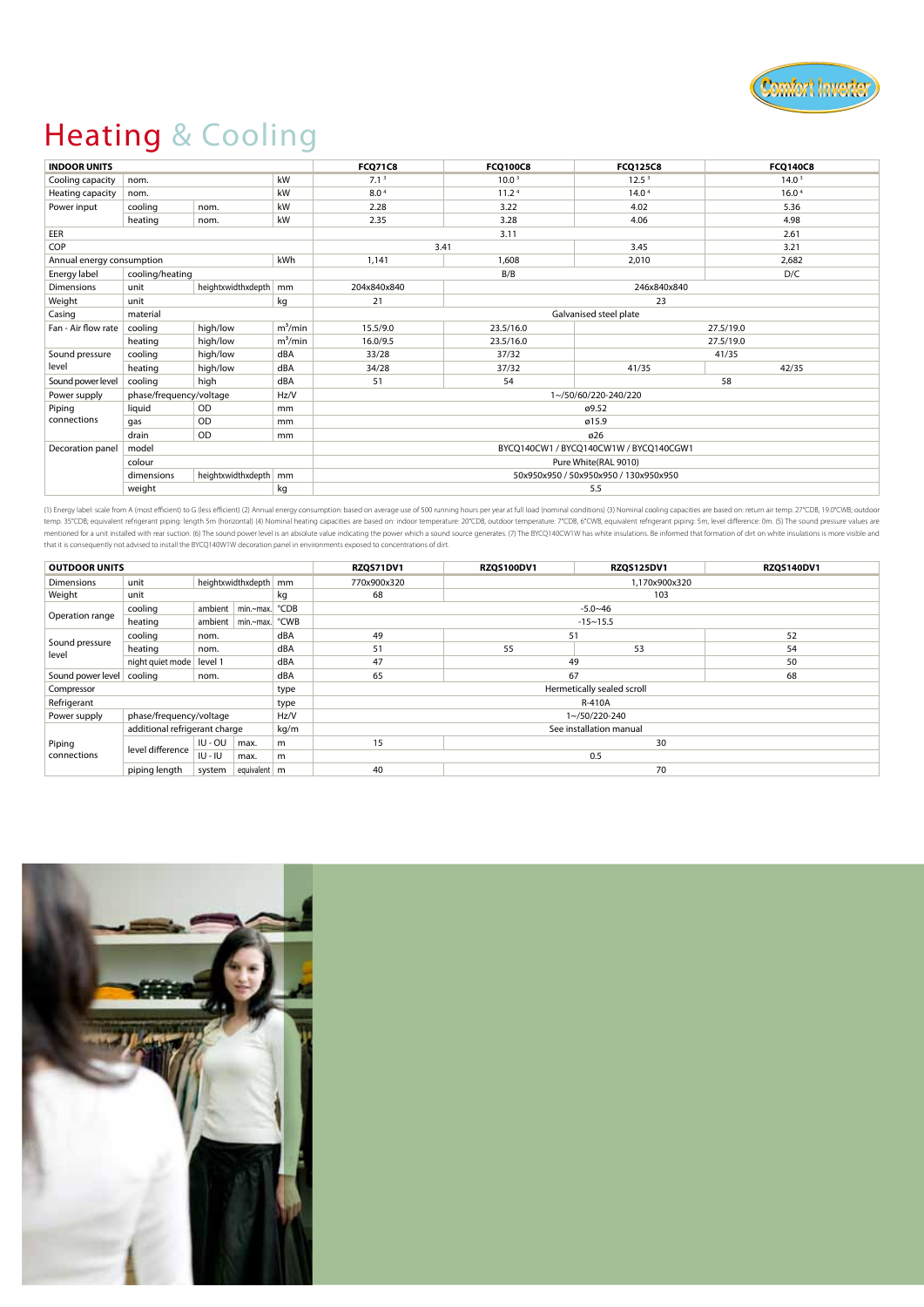| <b>INDOOR UNITS</b>       |                         |                       |            | <b>FCQ71C8</b>                         | <b>FCO100C8</b>                       |  |  |  |
|---------------------------|-------------------------|-----------------------|------------|----------------------------------------|---------------------------------------|--|--|--|
| Cooling capacity          | nom.                    |                       | kW         | 7.1 <sup>3</sup>                       | 10.0 <sup>3</sup>                     |  |  |  |
| Heating capacity          | nom.                    |                       | kW         | 8.0 <sup>4</sup>                       | 11.24                                 |  |  |  |
| Power input               | cooling<br>nom.         |                       | kW         | 2.72                                   | 3.83                                  |  |  |  |
|                           | heating                 | nom.                  | kW         | 2.85                                   | 3.75                                  |  |  |  |
| EER                       |                         |                       |            |                                        | 2.61                                  |  |  |  |
| COP                       |                         |                       |            | 2.81                                   | 2.99                                  |  |  |  |
| Annual energy consumption |                         |                       | kWh        | 1,360                                  | 1.915                                 |  |  |  |
| Energy label              | cooling/heating         |                       |            |                                        | D/D                                   |  |  |  |
| <b>Dimensions</b>         | unit                    | heightxwidthxdepth mm |            | 204x840x840                            | 246x840x840                           |  |  |  |
| Weight                    | unit                    |                       | kg         | 21                                     | 23                                    |  |  |  |
| Casing                    | material                |                       |            | Galvanised steel plate                 |                                       |  |  |  |
| Fan-Air flow rate         | cooling                 | high/low              | $m^3/m$ in | 15.5/9.0                               | 23.5/16.0                             |  |  |  |
|                           | heating                 | high/low              | $m^3/m$ in | 16.0/9.5                               | 23.5/16.0                             |  |  |  |
| Sound pressure            | cooling                 | high/low              | dBA        | 33/28                                  | 37/32                                 |  |  |  |
| level                     | heating                 | high/low              | dBA        | 34/28                                  | 37/32                                 |  |  |  |
| Sound power level         | cooling                 | high                  | dBA        | 51                                     | 54                                    |  |  |  |
| Power supply              | phase/frequency/voltage |                       | Hz/V       |                                        | 1~/50/60/220-240/220                  |  |  |  |
| Piping                    | liquid                  | OD                    | mm         |                                        | ø 9.52                                |  |  |  |
| connections               | gas                     | OD                    | mm         |                                        | ø 15.9                                |  |  |  |
|                           | drain                   | OD                    | mm         |                                        | ø 26                                  |  |  |  |
| Decoration panel          | model                   |                       |            | BYCQ140CW1 / BYCQ140CW1W / BYCQ140CGW1 |                                       |  |  |  |
|                           | colour                  |                       |            | Pure White(RAL 9010)                   |                                       |  |  |  |
|                           | dimensions              | heightxwidthxdepth mm |            |                                        | 50x950x950 / 50x950x950 / 130x950x950 |  |  |  |
|                           | weight                  |                       | kg         |                                        | 5.5                                   |  |  |  |

| <b>OUTDOOR UNITS</b>           |                         |                                                |                         |      | <b>RQ71BV3</b>                        | <b>RQ100BV3</b> |  |  |  |  |
|--------------------------------|-------------------------|------------------------------------------------|-------------------------|------|---------------------------------------|-----------------|--|--|--|--|
| Dimensions                     | unit                    |                                                | heightxwidthxdepth   mm |      | 770x900x320                           | 1,170x900x320   |  |  |  |  |
| Weight                         | unit                    |                                                |                         | kg   | 84                                    | 103             |  |  |  |  |
| Operation range                | cooling                 |                                                | ambient   min.~max.     | °CDB |                                       | $-5.0 - 46.0$   |  |  |  |  |
|                                | heating                 |                                                | ambient   min.~max.     | °CWB | $-10.0 - 15.0$                        |                 |  |  |  |  |
| Sound pressure level   cooling |                         | nom.                                           |                         | dBA  | 50                                    | 53              |  |  |  |  |
| Sound power level cooling      |                         | nom.                                           |                         |      | 63                                    | 66              |  |  |  |  |
| Compressor                     | type                    |                                                |                         |      | Hermetically sealed scroll compressor |                 |  |  |  |  |
| Refrigerant                    | type                    |                                                |                         |      | R-410A                                |                 |  |  |  |  |
| Power supply                   | phase/frequency/voltage |                                                |                         | Hz/V | $1 - 50/230$                          |                 |  |  |  |  |
| Piping                         | piping length           | max.                                           | OU - IU                 | m    |                                       | 70              |  |  |  |  |
| connections                    |                         | additional refrigerant charge<br>kg/m          |                         |      | $\overline{\phantom{a}}$              |                 |  |  |  |  |
|                                | level difference        | IU - OU<br>max.<br>m<br>$IU - IU$<br>max.<br>m |                         |      |                                       | 30.0            |  |  |  |  |
|                                |                         |                                                |                         |      | 0.5                                   |                 |  |  |  |  |

(1) Energy label: scale from A (most efficient) to G (less efficient) (2) Annual energy consumption: based on average use of 500 running hours per year at full load (nominal conditions) (3) Cooling: indoor temp. 29°CDB, 19

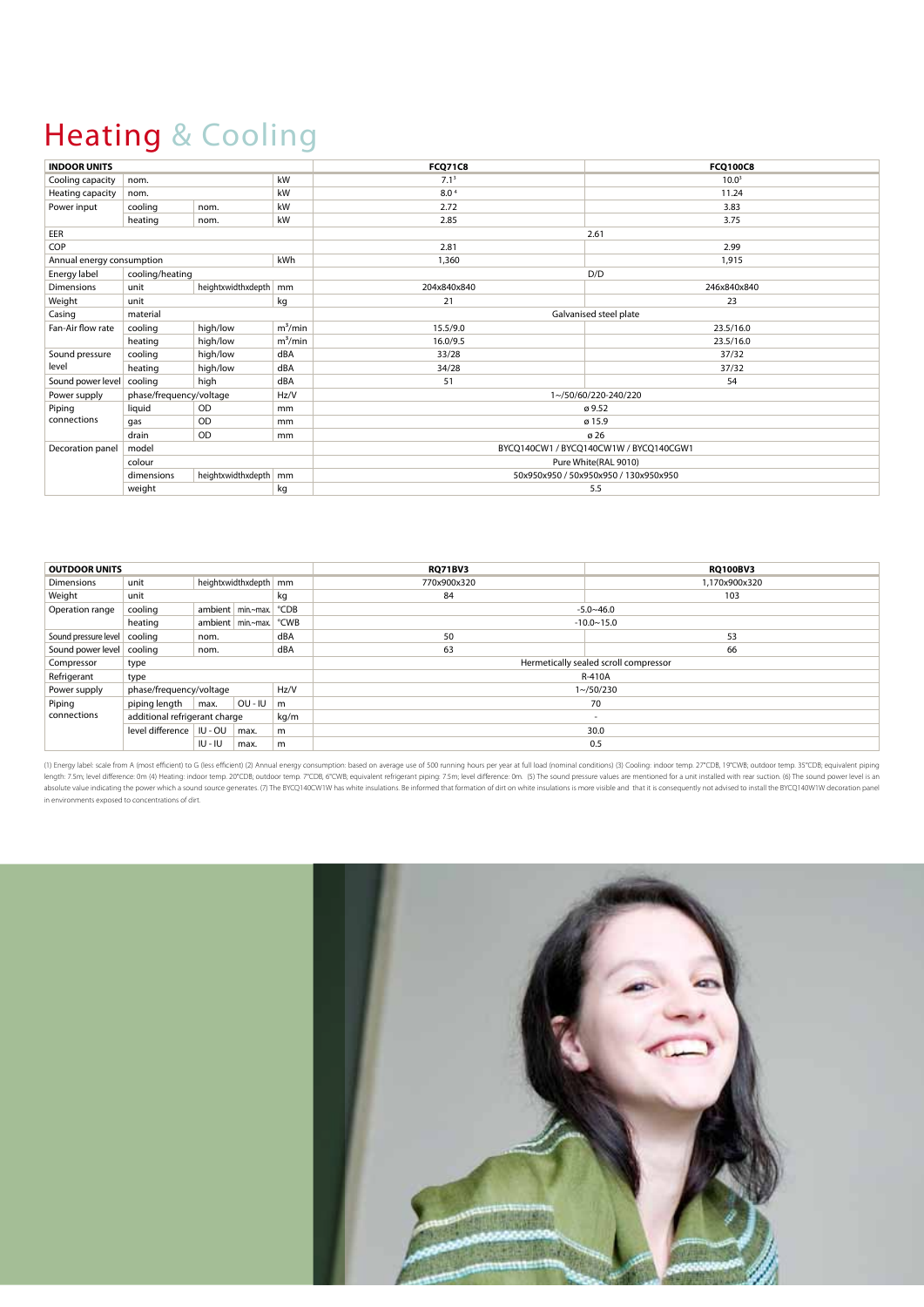| <b>INDOOR UNITS</b>       |                         |                       |            | <b>FCQ71C8</b>                         | <b>FCQ100C8</b>                       | <b>FCQ125C8</b>   |  |  |  |
|---------------------------|-------------------------|-----------------------|------------|----------------------------------------|---------------------------------------|-------------------|--|--|--|
| Cooling capacity          | nom.                    |                       | kW         | 7.1 <sup>3</sup>                       | 10.0 <sup>3</sup>                     | 12.5 <sup>3</sup> |  |  |  |
| Heating capacity          | nom.                    |                       | kW         | 8.0 <sup>4</sup>                       | 11.2 <sup>4</sup>                     | 14.6 <sup>4</sup> |  |  |  |
| Power input               | cooling<br>nom.         |                       | kW         | 2.66                                   | 3.56                                  | 4.66              |  |  |  |
|                           | heating                 | nom.                  | kW         | 2.8                                    | 3.66                                  | 5.06              |  |  |  |
| EER                       |                         |                       |            | 2.67                                   | 2.81                                  | 2.68              |  |  |  |
| COP                       |                         |                       |            | 2.86                                   | 3.06                                  | 2.89              |  |  |  |
| Annual energy consumption |                         |                       | kWh        | 1,330                                  | 1,780                                 | 2,330             |  |  |  |
| Energy label              | cooling/heating         |                       |            | D/D                                    | C/D                                   | D/D               |  |  |  |
| <b>Dimensions</b>         | unit                    | heightxwidthxdepth mm |            | 204x840x840                            |                                       | 246x840x840       |  |  |  |
| Weight                    | unit                    |                       | kg         | 21                                     |                                       | 23                |  |  |  |
| Casing                    | material                |                       |            |                                        | Galvanised steel plate                |                   |  |  |  |
| Fan-Air flow rate         | cooling                 | high/low              | $m^3/m$ in | 15.5/9.0                               | 23.5/16.0                             | 27.5/19.0         |  |  |  |
|                           | heating                 | high/low              | $m^3/m$ in | 16.0/9.5                               | 23.5/16.0                             | 27.5/19.0         |  |  |  |
| Sound pressure            | cooling                 | high/low              | dBA        | 33/28                                  | 37/32                                 | 41/35             |  |  |  |
| level                     | heating                 | high/low              | dBA        | 34/28                                  | 37/32                                 | 41/35             |  |  |  |
| Sound power level         | cooling                 | high                  | dBA        | 51                                     | 54                                    | 58                |  |  |  |
| Power supply              | phase/frequency/voltage |                       | Hz/V       |                                        | 1~/50/60/220-240/220                  |                   |  |  |  |
| Piping                    | liquid                  | <b>OD</b>             | mm         |                                        | ø 9.52                                |                   |  |  |  |
| connections               | gas                     | <b>OD</b>             | mm         |                                        | ø 15.9                                |                   |  |  |  |
|                           | drain                   | OD                    | mm         |                                        | ø 26                                  |                   |  |  |  |
| Decoration panel          | model                   |                       |            | BYCQ140CW1 / BYCQ140CW1W / BYCQ140CGW1 |                                       |                   |  |  |  |
|                           | colour                  |                       |            |                                        | Pure White(RAL 9010)                  |                   |  |  |  |
|                           | dimensions              | heightxwidthxdepth    | mm         |                                        | 50x950x950 / 50x950x950 / 130x950x950 |                   |  |  |  |
|                           | weight                  |                       | kg         |                                        | 5.5                                   |                   |  |  |  |
|                           |                         |                       |            |                                        |                                       |                   |  |  |  |

| <b>OUTDOOR UNITS</b>           |                               |           |                       |      | <b>RO71BW1</b>                        | <b>RQ100BW1</b> | <b>RQ125BW1</b> |  |  |  |
|--------------------------------|-------------------------------|-----------|-----------------------|------|---------------------------------------|-----------------|-----------------|--|--|--|
| <b>Dimensions</b>              | unit                          |           | heightxwidthxdepth mm |      | 770x900x320                           | 1.170x900x320   |                 |  |  |  |
| Weight                         | unit                          | kg        |                       |      | 83                                    | 101             | 108             |  |  |  |
| Operation range                | cooling                       |           | ambient min.~max.     | °CDB | $-5.0 - 46.0$                         |                 |                 |  |  |  |
|                                | heating                       |           | ambient min.~max.     | °CWB |                                       | $-10.0 - 15.0$  |                 |  |  |  |
| Sound pressure level   cooling |                               | nom.      |                       | dBA  | 50                                    | 53              |                 |  |  |  |
| Sound power level cooling      |                               | nom.      |                       | dBA  | 63                                    | 66              | 67              |  |  |  |
| Compressor                     | type                          |           |                       |      | Hermetically sealed scroll compressor |                 |                 |  |  |  |
| Refrigerant                    | type                          |           |                       |      | R-410A                                |                 |                 |  |  |  |
| Power supply                   | phase/frequency/voltage       |           |                       | Hz/V | 3N~/50/400                            |                 |                 |  |  |  |
| Piping                         | piping length                 | max.      | OU - IU               | m    |                                       | 70              |                 |  |  |  |
| connections                    | additional refrigerant charge |           |                       | kg/m |                                       | $\sim$          |                 |  |  |  |
|                                | level difference              | IU - OU   | max.                  | m    |                                       | 30.0            |                 |  |  |  |
|                                |                               | $IU - IU$ | max.                  | m    |                                       | 0.5             |                 |  |  |  |

(1) Energy label: scale from A (most efficient) to G (less efficient) (2) Annual energy consumption: based on average use of 500 running hours per year at full load (nominal conditions) (3) Cooling: indoor temp. 27°CDB, 19 in environments exposed to concentrations of dirt.

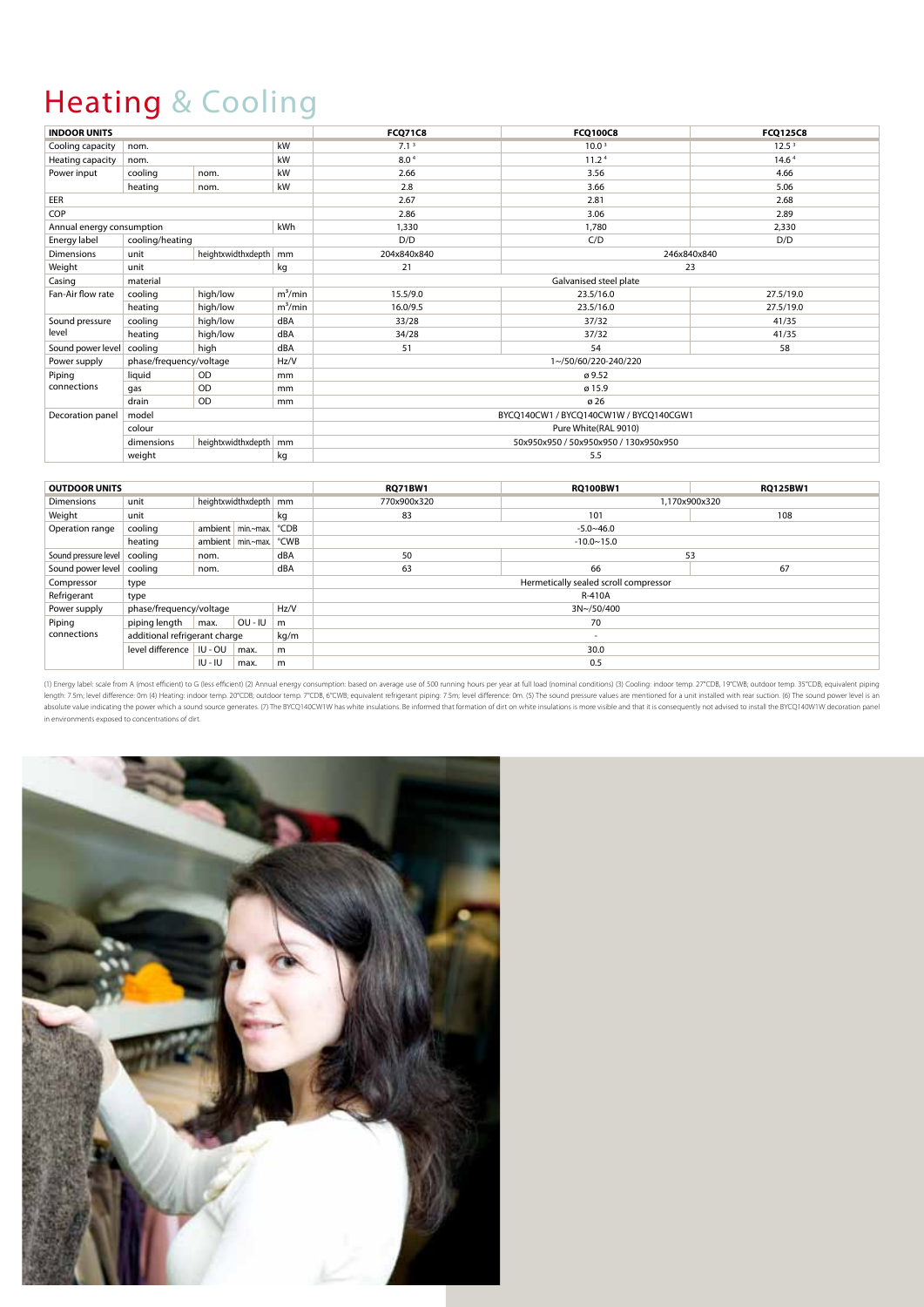| <b>INDOOR UNITS</b>       |                         |                    |            | <b>FCQ71C8</b>                         | <b>FCQ100C8</b>    |  |  |  |
|---------------------------|-------------------------|--------------------|------------|----------------------------------------|--------------------|--|--|--|
| Cooling capacity          | nom.                    |                    | kW         | 7.10 <sup>3</sup>                      | 10.00 <sup>3</sup> |  |  |  |
| Heating capacity          | nom.                    |                    | kW         | 8.00 <sup>4</sup>                      | 11.204             |  |  |  |
| Power input               | cooling                 | nom.               | kW         | 2,720                                  | 3,830              |  |  |  |
|                           | heating                 | nom.               | kW         | 2,850                                  | 3,750              |  |  |  |
| EER                       |                         |                    |            | 2.61                                   |                    |  |  |  |
| COP                       |                         |                    |            | 2.81                                   | 2.99               |  |  |  |
| Annual energy consumption |                         |                    | kWh        | 1,360                                  | 1,915              |  |  |  |
| Energy label              | cooling/Heating         |                    |            | D/D                                    |                    |  |  |  |
| <b>Dimensions</b>         | unit                    | heightxwidthxdepth | mm         | 204x840x840                            | 246x840x840        |  |  |  |
| Weight                    | unit                    |                    | kg         | 21                                     | 23                 |  |  |  |
| Casing                    | material                |                    |            | Galvanised steel plate                 |                    |  |  |  |
| Fan-Air flow rate         | cooling                 | high/low           | $m^3/m$ in | 15.5/9.0                               | 23.5/16.0          |  |  |  |
|                           | heating                 | high/low           | $m^3/m$ in | 16.0/9.5                               | 23.5/16.0          |  |  |  |
| Sound pressure            | cooling                 | high/low           | dBA        | 33/28                                  | 37/32              |  |  |  |
| level                     | heating                 | high/low           | dBA        | 34/28                                  | 37/32              |  |  |  |
| Sound power level         | cooling                 | high               | dBA        | 51                                     | 54                 |  |  |  |
| Power supply              | phase/frequency/voltage |                    | Hz/V       | 1~/50/60/220-240/220                   |                    |  |  |  |
| Piping                    | liquid                  | OD                 | mm         | ø 9.52                                 |                    |  |  |  |
| connections               | gas                     | OD                 | mm         | ø 15.9                                 |                    |  |  |  |
|                           | drain                   | <b>OD</b>          | mm         | ø 26                                   |                    |  |  |  |
| Decoration panel          | model                   |                    |            | BYCQ140CW1 / BYCQ140CW1W / BYCQ140CGW1 |                    |  |  |  |
|                           | colour                  |                    |            | Pure White(RAL 9010)                   |                    |  |  |  |
|                           | dimensions              | heightxwidthxdepth | mm         | 50x950x950 / 50x950x950 / 130x950x950  |                    |  |  |  |
|                           | kg<br>weight            |                    |            | 5.5                                    |                    |  |  |  |
|                           |                         |                    |            |                                        |                    |  |  |  |

| <b>OUTDOOR UNITS</b>           |                                       |                                    |                            |      | <b>REQ71BV3</b><br><b>REO100BV3</b>   |               |  |  |  |
|--------------------------------|---------------------------------------|------------------------------------|----------------------------|------|---------------------------------------|---------------|--|--|--|
| <b>Dimensions</b>              | unit                                  | heightxwidthxdepth                 |                            | mm   | 770x900x320                           | 1,170x900x320 |  |  |  |
| Weight                         | unit                                  |                                    |                            | kg   | 83                                    | 102           |  |  |  |
| Operation range                | cooling                               | $ambient   min. \sim max.$<br>°CDB |                            |      | $10.0 - 46.0$                         |               |  |  |  |
|                                | heating                               |                                    | $ambient   min. \sim max.$ | °CWB | $-10 - 15$                            |               |  |  |  |
| Sound pressure level   cooling |                                       | nom.                               |                            | dBA  | 53.0                                  | 57.0          |  |  |  |
| Sound power level cooling      |                                       | nom.                               |                            | dBA  | 65.0                                  | 70.0          |  |  |  |
| Compressor                     | type                                  |                                    |                            |      | Hermetically sealed scroll compressor |               |  |  |  |
| Refrigerant                    | type                                  |                                    |                            |      | R-410A                                |               |  |  |  |
| Power supply                   | phase/frequency/voltage               |                                    |                            | Hz/V | $1 - 50/230$                          |               |  |  |  |
| Piping                         | piping length                         | max.                               | OU - IU                    | m    | 50                                    |               |  |  |  |
| connections                    | additional refrigerant charge<br>kg/m |                                    |                            |      | $\sim$                                |               |  |  |  |
|                                | level difference   IU - OU            |                                    | max.<br>m                  |      | 30                                    |               |  |  |  |
|                                |                                       | $IU - IU$                          | max.                       | m    | 0.5                                   |               |  |  |  |

(1) Energy label: scale from A (most efficient) to G (less efficient) (2) Annual energy consumption: based on average use of 500 running hours per year at full load (nominal conditions) (3) Cooling: indoor temp. 27°CDB, 19 that it is consequently not advised to install the BYCQ140W1W decoration panel in environments exposed to concentrations of dirt.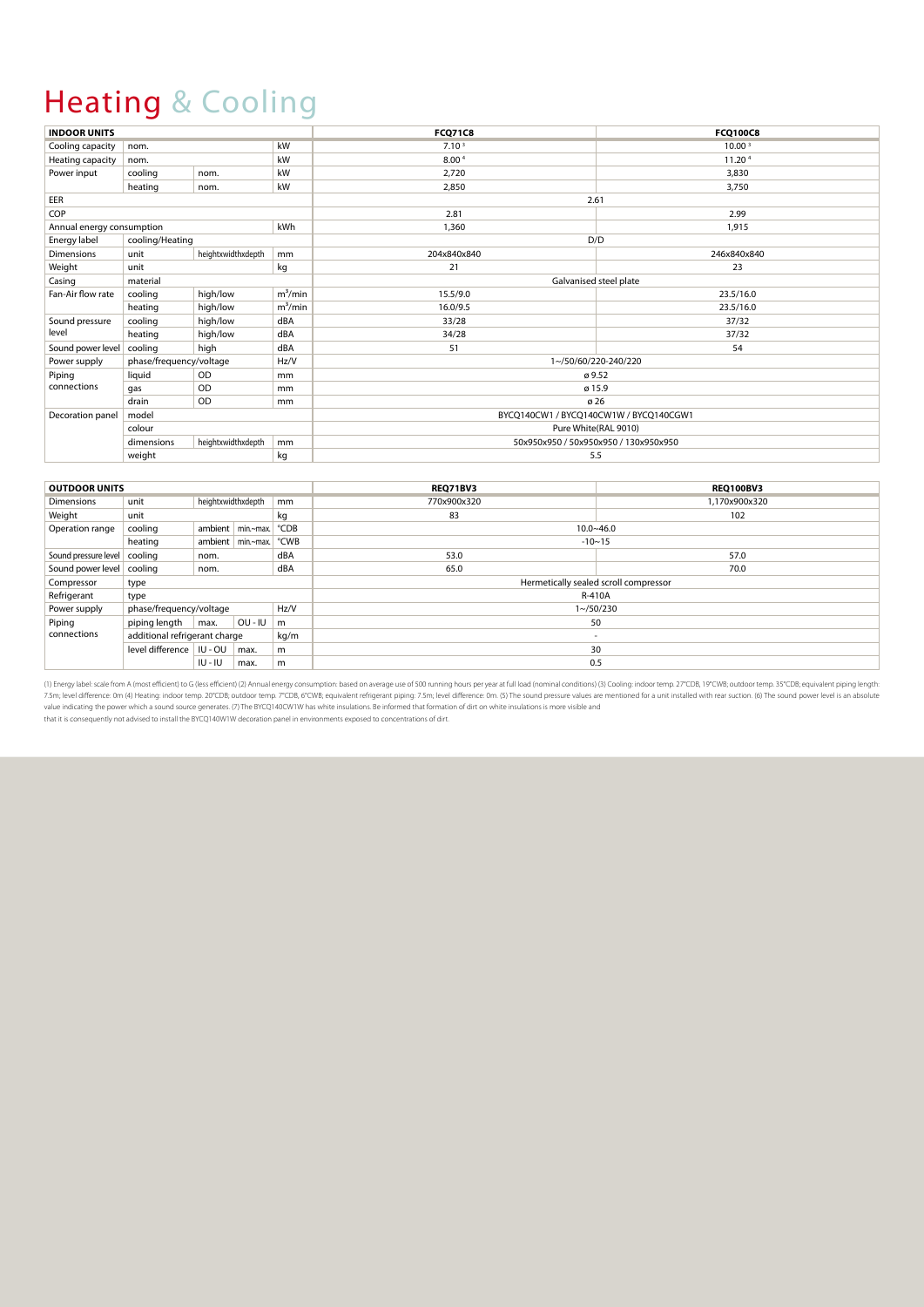| <b>INDOOR UNITS</b>       |                         |                       |            | <b>FCQ71C8</b>                         | <b>FCQ100C8</b>                       | <b>FCQ125C8</b>    |  |  |  |
|---------------------------|-------------------------|-----------------------|------------|----------------------------------------|---------------------------------------|--------------------|--|--|--|
| Cooling capacity          | nom.                    |                       | kW         | 7.10 <sup>3</sup>                      | 10.00 <sup>3</sup>                    | 12.50 <sup>3</sup> |  |  |  |
| Heating capacity          | nom.                    |                       | kW         | 8.00 <sup>4</sup>                      | 11.204                                | 14.604             |  |  |  |
| Power input               | cooling                 | nom.                  | kW         | 2,660                                  | 3,560                                 | 4,660              |  |  |  |
|                           | heating                 | nom.                  | kW         | 2,800                                  | 3,660                                 | 5,060              |  |  |  |
| EER                       |                         |                       |            | 2.67                                   | 2.81                                  | 2.68               |  |  |  |
| COP                       |                         |                       |            | 2.86                                   | 3.06                                  | 2.89               |  |  |  |
| Annual energy consumption |                         |                       | kWh        | 1.330                                  | 1.780                                 | 2,330              |  |  |  |
| Energy label              | cooling/heating         |                       |            | D/D                                    | C/D                                   | D/D                |  |  |  |
| <b>Dimensions</b>         | unit                    | heightxwidthxdepth    | mm         | 204x840x840                            | 246x840x840                           |                    |  |  |  |
| Weight                    | kg<br>unit              |                       |            | 21                                     | 23                                    |                    |  |  |  |
| Casing                    | material                |                       |            | Galvanised steel plate                 |                                       |                    |  |  |  |
| Fan-Air flow rate         | cooling                 | high/low              | $m^3/m$ in | 15.5/9.0                               | 23.5/16.0                             | 27.5/19.0          |  |  |  |
|                           | heating                 | high/low              | $m^3/m$ in | 16.0/9.5                               | 23.5/16.0                             | 27.5/19.0          |  |  |  |
| Sound pressure            | cooling                 | high/low              | dBA        | 33/28                                  | 37/32                                 | 41/35              |  |  |  |
| level                     | heating                 | high/low              | dBA        | 34/28                                  | 37/32                                 | 41/35              |  |  |  |
| Sound power level         | cooling                 | high                  | dBA        | 51                                     | 54                                    | 58                 |  |  |  |
| Power supply              | phase/frequency/voltage |                       | Hz/V       |                                        | 1~/50/60/220-240/220                  |                    |  |  |  |
| Piping                    | liquid                  | <b>OD</b>             | mm         | ø 9.52                                 |                                       |                    |  |  |  |
| connections               | qas                     | OD                    | mm         |                                        | ø 15.9                                |                    |  |  |  |
|                           | drain                   | OD                    |            | ø 26                                   |                                       |                    |  |  |  |
| Decoration panel          | model                   |                       |            | BYCQ140CW1 / BYCQ140CW1W / BYCQ140CGW1 |                                       |                    |  |  |  |
| colour                    |                         |                       |            | Pure White(RAL 9010)                   |                                       |                    |  |  |  |
|                           | dimensions              | heightxwidthxdepth mm |            |                                        | 50x950x950 / 50x950x950 / 130x950x950 |                    |  |  |  |
|                           | weight                  |                       | kg         | 5.5                                    |                                       |                    |  |  |  |

| <b>OUTDOOR UNITS</b>           |                                     |                    |                   |        | <b>REO71BW1</b>                       | <b>REQ100BW1</b> | <b>REQ125BW1</b> |  |
|--------------------------------|-------------------------------------|--------------------|-------------------|--------|---------------------------------------|------------------|------------------|--|
| <b>Dimensions</b>              | unit                                | heightxwidthxdepth |                   | mm     | 770x900x320                           | 1.170x900x320    |                  |  |
| Weight                         | unit                                |                    |                   | kg     | 83                                    | 100              | 108              |  |
| Operation range                | cooling                             |                    | ambient min.~max. | °CDB   | $10.0 - 46.0$                         |                  |                  |  |
|                                | heating                             |                    | ambient min.~max. | °CWB   | $-10 - 15$                            |                  |                  |  |
| Sound pressure level   cooling | dBA<br>nom.                         |                    |                   |        | 53.0                                  | 57.0             |                  |  |
| Sound power level cooling      |                                     | dBA<br>nom.        |                   |        | 65.0                                  | 70.0             |                  |  |
| Compressor                     | type                                |                    |                   |        | Hermetically sealed scroll compressor |                  |                  |  |
| Refrigerant                    | type                                |                    |                   |        | R-410A                                |                  |                  |  |
| Power supply                   | phase/frequency/voltage             |                    |                   | Hz/V   | 3N~/50/400                            |                  |                  |  |
| Piping                         | piping length                       | max.               | OU - IU           | m      |                                       | 50               |                  |  |
| connections                    | additional refrigerant charge       |                    | kg/m              | $\sim$ |                                       |                  |                  |  |
|                                | level difference<br>IU - OU<br>max. |                    | m                 | 30     |                                       |                  |                  |  |
|                                |                                     | $IU - IU$          | max.              | m      |                                       | 0.5              |                  |  |

(1) Energy label: scale from A (most efficient) to G (less efficient) (2) Annual energy consumption: based on average use of 500 running hours per year at full load (nominal conditions) (3) Cooling: indoor temp. 27°CDB, 19 in environments exposed to concentrations of dirt.

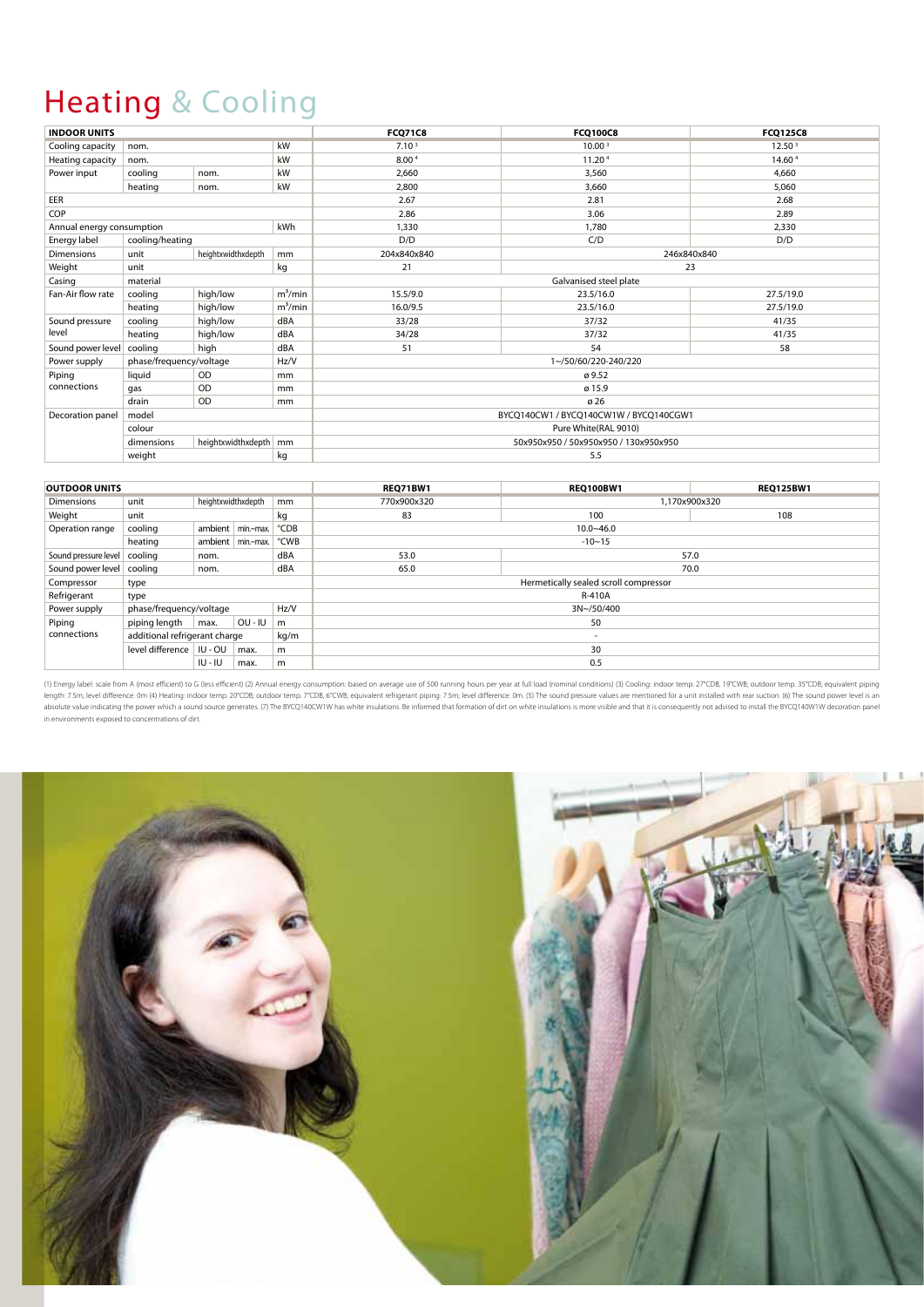# Cooling Only

| <b>INDOOR UNITS</b>          |                                                        |                    |            | <b>FCO50C8</b>                        | <b>FCQ60C8</b>   |  |  |
|------------------------------|--------------------------------------------------------|--------------------|------------|---------------------------------------|------------------|--|--|
| Cooling capacity             | nom.                                                   |                    | kW         | 5.0 <sup>3</sup>                      | 5.7 <sup>3</sup> |  |  |
| Power input                  | cooling                                                | nom.               | kW         | 1.41                                  | 1.64             |  |  |
| EER                          |                                                        |                    |            | 3.55                                  | 3.48             |  |  |
| Annual energy consumption    |                                                        |                    | kWh        | 705                                   | 820              |  |  |
| Energy label                 | cooling                                                |                    |            | A                                     |                  |  |  |
| Dimensions                   | unit                                                   | heightxwidthxdepth | mm         | 204x840x840                           |                  |  |  |
| Weight                       | unit<br>kg                                             |                    |            |                                       | 19               |  |  |
| Casing                       | material                                               |                    |            | Galvanised steel plate                |                  |  |  |
| Fan-Air flow rate            | cooling                                                | high/low           | $m^3/m$ in | 12.5/8.5                              | 13.5/8.5         |  |  |
| Sound pressure level cooling |                                                        | high/low           | dBA        | 31/27                                 | 33/28            |  |  |
| Sound power level            | cooling                                                | high               | dBA        | 49                                    | 51               |  |  |
| Power supply                 | phase/frequency/voltage                                |                    | Hz/V       | 1~/50/60/220-240/220                  |                  |  |  |
| Piping                       | liquid                                                 | <b>OD</b>          | mm         | ø 6.35                                |                  |  |  |
| connections                  | gas                                                    | <b>OD</b>          | mm         | 0.12.7                                |                  |  |  |
|                              | drain                                                  | <b>OD</b>          | mm         | ø 32                                  |                  |  |  |
| Decoration panel             | model                                                  |                    |            | BYCQ140CW1 / BYCQ140CW1W /BYCQ140CGW1 |                  |  |  |
|                              | colour                                                 |                    |            | Pure White(RAL 9010)                  |                  |  |  |
|                              | heightxwidthxdepth<br>dimensions<br>mm<br>weight<br>kg |                    |            | 50x950x950 / 50x950x950 / 130x950x950 |                  |  |  |
|                              |                                                        |                    |            | 5.5                                   |                  |  |  |

| <b>OUTDOOR UNITS</b>           |                                       |                    |                     |      | <b>RN50E</b>                           | <b>RN60E</b> |  |
|--------------------------------|---------------------------------------|--------------------|---------------------|------|----------------------------------------|--------------|--|
| <b>Dimensions</b>              | unit                                  | heightxwidthxdepth |                     | mm   | 735x825x300                            |              |  |
| Weight                         | unit                                  |                    |                     | kg   | 47                                     |              |  |
| Operation range                | cooling                               |                    | ambient   min.~max. | °CDB | $-10.0 - 46.0$                         |              |  |
| Sound pressure level   cooling |                                       | nom.               |                     | dBA  | 47                                     | 49           |  |
| Sound power level cooling      |                                       | nom.               |                     | dBA  | 61                                     | 63           |  |
| Compressor                     | type                                  |                    |                     |      | Hermetically sealed swing compressor   |              |  |
| Refrigerant                    | type                                  |                    |                     |      | R-410A                                 |              |  |
| Power supply                   | phase/frequency/voltage               |                    |                     | Hz/V | 1~/50/220-240                          |              |  |
| Piping                         | piping length                         | max.               | OU - IU             | m    |                                        | 30           |  |
| connections                    | additional refrigerant charge<br>kg/m |                    |                     |      | 0.02 (for piping length exceeding 10m) |              |  |
|                                | level difference                      | IU - OU            | max.<br>m           |      |                                        |              |  |
|                                |                                       | $IU - IU$          | max.                | m    |                                        | 20           |  |

(1) Energy label: scale from A (most efficient) to G (less efficient). (2) Annual energy consumption: based on average use of 500 running hours per year at full load (nominal conditions). (3)Cooling: indoor temp. 27°CDB, 1 formation of dirt on white insulations is more visible and that it is consequently not advised to install the BYCQ140W1W decoration panel in environments exposed to concentrations of dirt.

### Cooling Only

| <b>INDOOR UNITS</b>       |                         |                    |            | <b>FCQ35C8</b>                        | <b>FCQ50C8</b>                        | <b>FCQ60C8</b>                        |
|---------------------------|-------------------------|--------------------|------------|---------------------------------------|---------------------------------------|---------------------------------------|
| Cooling capacity          | nom.                    |                    | kW         | 3.40 <sup>3</sup>                     | 5.00 <sup>3</sup>                     | 0.9/5.7 <sup>3</sup> /6.0             |
| Power input               | cooling                 | nom.               | kW         | 0.95                                  | 1.41                                  | 1.640                                 |
| EER                       |                         |                    |            | 3.58                                  | 3.55                                  | 3.48                                  |
| Annual energy consumption |                         |                    | kWh        | 475                                   | 705                                   | 820                                   |
| Energy label              | cooling                 |                    |            | A                                     |                                       | A                                     |
| Dimensions                | unit                    | heightxwidthxdepth | mm         | 204x840x840                           |                                       | 204x840x840                           |
| Weight                    | unit                    |                    | kg         | 19                                    |                                       | 19                                    |
| Casing                    | material                |                    |            | Galvanised steel plate                |                                       | Galvanised steel plate                |
| Fan-Air flow rate         | cooling                 | high/low           | $m^3/m$ in | 10.5/8.5                              | 12.5/8.5                              | 13.5/8.5                              |
| Sound pressure level      | cooling                 | high/low           | dBA        | 31/27                                 |                                       | 33/28                                 |
| Sound power level         | cooling                 | high               | dBA        | 49                                    |                                       | 51                                    |
| Power supply              | phase/frequency/voltage |                    | Hz/V       | 1~/50/60/220-240/220                  |                                       | 1~/50/60/220-240/220                  |
| Piping                    | liquid                  | <b>OD</b>          | mm         |                                       |                                       | ø 6.35                                |
| connections               | qas                     | OD                 | mm         | $\overline{\phantom{a}}$              |                                       | ø 12.7                                |
|                           | drain                   | OD                 | mm         | $\overline{\phantom{a}}$              |                                       | ø 32                                  |
| Decoration panel          | model                   |                    |            | BYCQ140CW1 / BYCQ140CW1W /BYCQ140CGW1 |                                       | BYCQ140CW1 / BYCQ140CW1W /BYCQ140CGW1 |
|                           | colour                  |                    |            | Pure White(RAL 9010)                  |                                       | Pure White(RAL 9010)                  |
|                           | dimensions              | heightxwidthxdepth | mm         |                                       | 50x950x950 / 50x950x950 / 130x950x950 | 50x950x950 / 50x950x950 / 130x950x950 |
|                           | weight                  |                    | kg         | 5.5                                   |                                       | 5.5                                   |

| <b>OUTDOOR UNITS</b>           |                                       |                          |                   |      | <b>RKS35G</b>                          | <b>RKS50G</b> | <b>RKS60F</b> |  |  |
|--------------------------------|---------------------------------------|--------------------------|-------------------|------|----------------------------------------|---------------|---------------|--|--|
| <b>Dimensions</b>              | unit                                  | heightxwidthxdepth<br>mm |                   |      | 550x765x285                            | 735x825x300   |               |  |  |
| Weight                         | unit                                  |                          |                   | kg   | 34                                     | 47            |               |  |  |
| Operation range                | cooling                               |                          | ambient min.~max. | °CDB | $-10 - 46$                             |               |               |  |  |
| Sound pressure level   cooling |                                       | high/low                 |                   | dBA  | 48/44                                  |               | 49/           |  |  |
|                                | night quiet mode                      | level 1                  |                   | dBA  | $\overline{\phantom{0}}$               |               | 46            |  |  |
| Sound power level              | cooling                               | nom.                     |                   | dBA  | 63                                     | 62            | 63            |  |  |
| Compressor                     | type                                  |                          |                   |      | Hermetically sealed swing compressor   |               |               |  |  |
| Refrigerant                    | type                                  |                          |                   |      | R-410A                                 |               |               |  |  |
| Power supply                   | phase/frequency/voltage<br>Hz/V       |                          |                   |      | 1~/50/220-230-240<br>1~/50/220-240     |               |               |  |  |
| Piping                         | additional refrigerant charge<br>kg/m |                          |                   |      | 0.02 (for piping length exceeding 10m) |               |               |  |  |
| connections                    | level difference                      | $IU - OU$                | max.              | m    | 15                                     |               | 20            |  |  |

(1) Energy label: scale from A (most efficient) to G (less efficient). (2) Annual energy consumption: based on average use of 500 running hours per year at full load (nominal conditions). (3) Cooling: indoor temp. 27°CDB, piping length: 7.5m. (4) The sound pressure values are mentioned for a unit installed with rear suction. (5) The sound power level is an absolute value indicating the power which a sound source generates. (6) The BYCQ140CW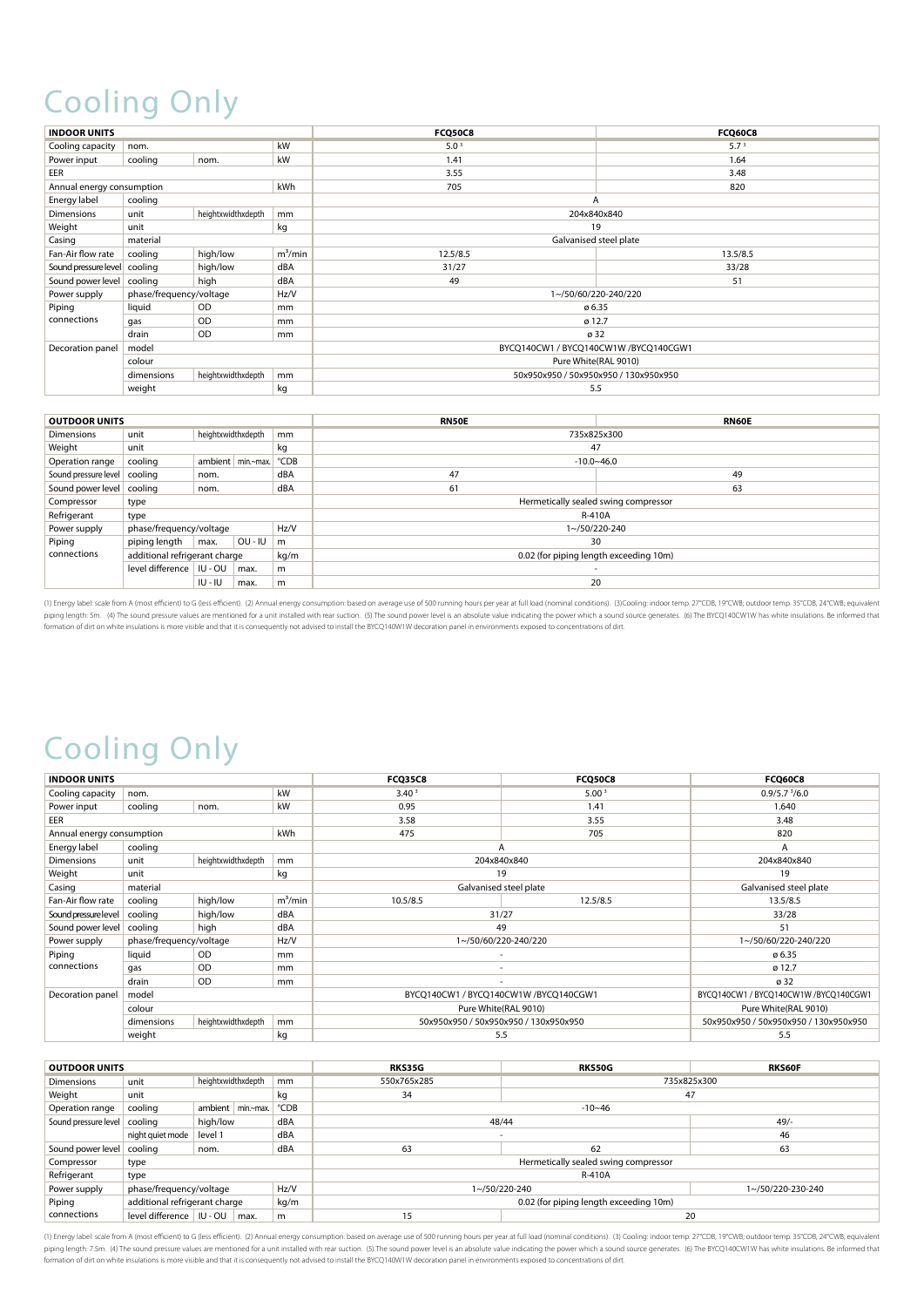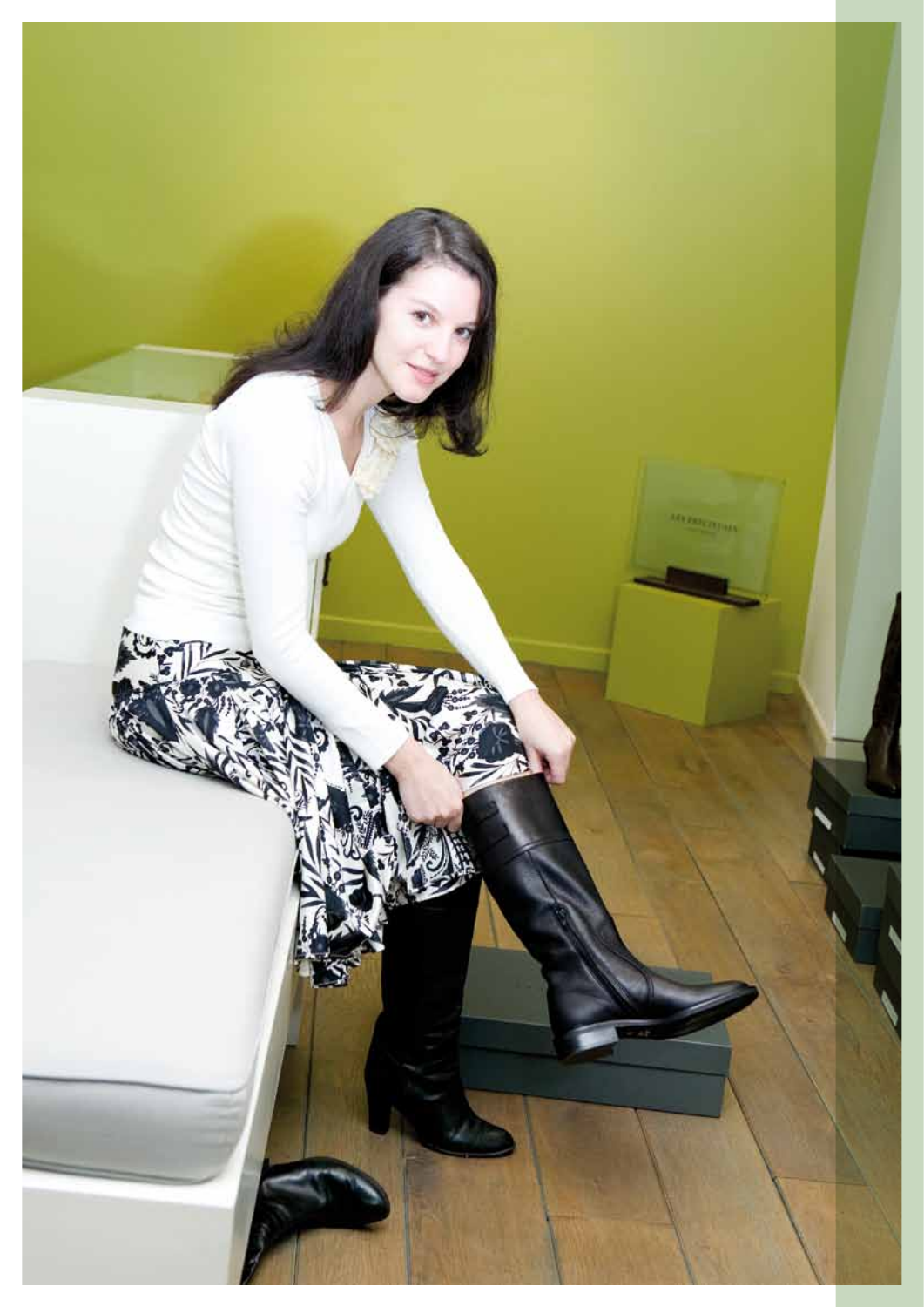# Cooling Only

| <b>INDOOR UNITS</b>          |                                        |                    |            | <b>FCQ71C8</b>                        | <b>FCQ100C8</b>   |  |  |
|------------------------------|----------------------------------------|--------------------|------------|---------------------------------------|-------------------|--|--|
| Cooling capacity             | nom.                                   |                    | kW         | 7.1 <sup>3</sup>                      | 10.0 <sup>3</sup> |  |  |
| Power input                  | cooling                                | nom.               | kW         | 2.72                                  | 3.83              |  |  |
| EER                          |                                        |                    |            | 2.61                                  |                   |  |  |
| Annual energy consumption    |                                        |                    | kWh        | 1,360                                 | 1,915             |  |  |
| Energy label                 | cooling                                |                    |            | D                                     |                   |  |  |
| Dimensions                   | unit                                   | heightxwidthxdepth | mm         | 204x840x840                           | 246x840x840       |  |  |
| Weight                       | unit                                   |                    | kg         | 21                                    | 23                |  |  |
| Casing                       | material                               |                    |            | Galvanised steel plate                |                   |  |  |
| Fan-Air flow rate            | cooling                                | high/low           | $m^3/m$ in | 15.5/9.0                              | 23.5/16.0         |  |  |
| Sound pressure level cooling |                                        | high/low           | dBA        | 33/28                                 | 37/32             |  |  |
| Sound power level            | cooling                                | high               | dBA        | 51                                    | 54                |  |  |
| Power supply                 | phase/frequency/voltage                |                    | Hz/V       | 1~/50/60/220-240/220                  |                   |  |  |
| Piping                       | liquid                                 | <b>OD</b>          | mm         | Ø9.52                                 |                   |  |  |
| connections                  | gas                                    | <b>OD</b>          | mm         | ø 15.9                                |                   |  |  |
|                              | drain                                  | <b>OD</b>          | mm         | ø 26                                  |                   |  |  |
| Decoration panel             | model                                  |                    |            | BYCQ140CW1 / BYCQ140CW1W /BYCQ140CGW1 |                   |  |  |
| colour                       |                                        |                    |            | Pure White(RAL 9010)                  |                   |  |  |
|                              | heightxwidthxdepth<br>dimensions<br>mm |                    |            | 50x950x950 / 50x950x950 / 130x950x950 |                   |  |  |
|                              | weight<br>kg                           |                    |            | 5.5                                   |                   |  |  |

| <b>OUTDOOR UNITS</b>           |                               |           |                    |      | <b>RR71BV3</b>                        | <b>RR100BV3</b> |  |
|--------------------------------|-------------------------------|-----------|--------------------|------|---------------------------------------|-----------------|--|
| <b>Dimensions</b>              | unit                          |           | heightxwidthxdepth | mm   | 770x900x320                           | 1.170x900x320   |  |
| Weight                         | unit                          |           |                    | kg   | 83                                    | 102             |  |
| Operation range                | cooling                       |           | ambient min.~max.  | °CDB | $-15.0 - 46.0$                        |                 |  |
| Sound pressure level   cooling |                               | nom.      |                    | dBA  | 50.0                                  | 53.0            |  |
| Sound power level cooling      |                               | nom.      |                    | dBA  | 63.0                                  | 66.0            |  |
| Compressor                     | type                          |           |                    |      | Hermetically sealed scroll compressor |                 |  |
| Refrigerant                    | type                          |           |                    |      | R-410A                                |                 |  |
| Power supply                   | phase/frequency/voltage       |           |                    | Hz/V | $1 - 50/230$                          |                 |  |
| Piping                         | piping length                 | Max.      | OU - IU            | m    |                                       | 70              |  |
| connections                    | additional refrigerant charge |           |                    | kg/m | $\overline{\phantom{a}}$              |                 |  |
|                                | level difference              | IU - OU   | max.               | m    | 30                                    |                 |  |
|                                |                               | $IU - IU$ | max.               | m    | 0.5                                   |                 |  |

(1) Energy label: scale from A (most efficient): to G (less efficient). (2) Annual energy consumption: based on average use of 500 running hours per year at full load (nominal conditions). (3)Cooling: indoor temp. 27°CDB,

# Cooling Only

| <b>INDOOR UNITS</b>       |                                     |                         |            | <b>FCQ71C8</b>                        | <b>FCQ100C8</b>                       | <b>FCQ125C8</b>   |  |  |
|---------------------------|-------------------------------------|-------------------------|------------|---------------------------------------|---------------------------------------|-------------------|--|--|
| Cooling capacity          | nom.                                |                         | kW         | 7.1 <sup>3</sup>                      | 10.0 <sup>3</sup>                     | 12.5 <sup>3</sup> |  |  |
| Power input               | cooling                             | nom.                    | kW         | 2.66                                  | 3.56                                  | 4.66              |  |  |
| EER                       |                                     |                         |            | 2.67                                  | 2.81                                  | 2.68              |  |  |
| Annual energy consumption |                                     |                         | kWh        | 1,330                                 | 1,780                                 | 2,330             |  |  |
| Energy label              | cooling                             |                         |            | D                                     | C                                     | D                 |  |  |
| <b>Dimensions</b>         | unit                                | heightxwidthxdepth   mm |            | 204x840x840                           | 246x840x840                           |                   |  |  |
| Weight                    | unit                                |                         | kg         | 21                                    | 23                                    |                   |  |  |
| Casing                    | material                            |                         |            |                                       | Galvanised steel plate                |                   |  |  |
| Fan-Air flow rate         | cooling                             | high/low                | $m^3/m$ in | 15.5/9.0                              | 23.5/16.0                             | 27.5/19.0         |  |  |
|                           | heating                             | high/low                | $m^3/m$ in | 16.0/9.5                              | 23.5/16.0                             | 27.5/19.0         |  |  |
| Sound pressure            | cooling                             | high/low                | dBA        | 33/28                                 | 37/32                                 | 41/35             |  |  |
| level                     | heating                             | high/low                | dBA        | 34/28                                 | 37/32                                 | 41/35             |  |  |
| Sound power level         | cooling                             | high                    | dBA        | 51                                    | 54                                    | 58                |  |  |
| Power supply              | phase/frequency/voltage             |                         | Hz/V       | 1~/50/60/220-240/220                  |                                       |                   |  |  |
| Piping                    | liquid                              | <b>OD</b>               | mm         |                                       | ø 9.52                                |                   |  |  |
| connections               | gas                                 | <b>OD</b>               | mm         |                                       | ø 15.9                                |                   |  |  |
|                           | drain                               | <b>OD</b><br>mm         |            | ø 26                                  |                                       |                   |  |  |
| Decoration panel          | model                               |                         |            | BYCQ140CW1 / BYCQ140CW1W /BYCQ140CGW1 |                                       |                   |  |  |
|                           | colour                              |                         |            | Pure White(RAL 9010)                  |                                       |                   |  |  |
|                           | heightxwidthxdepth mm<br>dimensions |                         |            |                                       | 50x950x950 / 50x950x950 / 130x950x950 |                   |  |  |
|                           | weight<br>kg                        |                         |            |                                       | 5.5                                   |                   |  |  |

| <b>OUTDOOR UNITS</b>         |                                       |                    |                         |      | <b>RR71BW1</b>                        | <b>RR100BW1</b> | <b>RR125BW1</b> |  |  |
|------------------------------|---------------------------------------|--------------------|-------------------------|------|---------------------------------------|-----------------|-----------------|--|--|
| <b>Dimensions</b>            | unit                                  |                    | heightxwidthxdepth mm   |      | 770x900x320                           | 1,170x900x320   |                 |  |  |
| Weight                       | unit                                  |                    |                         | kg   | 81                                    | 99              | 106             |  |  |
| Operation range              | cooling                               |                    | ambient   min.~max. CDB |      | $-15.0 - 46.0$                        |                 |                 |  |  |
| Sound pressure level cooling |                                       | dBA<br>nom.        |                         |      | 50.0                                  | 53.0            |                 |  |  |
| Sound power level cooling    |                                       | nom.               |                         | dBA  | 63.0                                  | 66.0            | 67.0            |  |  |
| Compressor                   | type                                  |                    |                         |      | Hermetically sealed scroll compressor |                 |                 |  |  |
| Refrigerant                  | type                                  |                    |                         |      | R-410A                                |                 |                 |  |  |
| Power supply                 | phase/frequency/voltage               |                    |                         | Hz/V | 3N~/50/400                            |                 |                 |  |  |
| Piping                       | piping length                         | max.               | OU - IU                 | m    |                                       | 70              |                 |  |  |
| connections                  | additional refrigerant charge<br>kg/m |                    |                         |      | $\sim$                                |                 |                 |  |  |
|                              | level difference                      | IU-OU<br>max.<br>m |                         |      | 30                                    |                 |                 |  |  |
|                              |                                       | IU - IU            | max.                    | m    |                                       | 0.5             |                 |  |  |

(1) Energy label: scale from A (most efficient) to G (less efficient). (2) Annual energy consumption: based on average use of 500 running hours per year at full load (nominal conditions). (3) Cooling: indoor temp. 27°CDB, length: 7.5m; level difference: 0m. (4) The sound pressure values are mentioned for a unit installed with rear suction. (5) The sound power level is an absolute value indicating the power which a sound source generates. (6